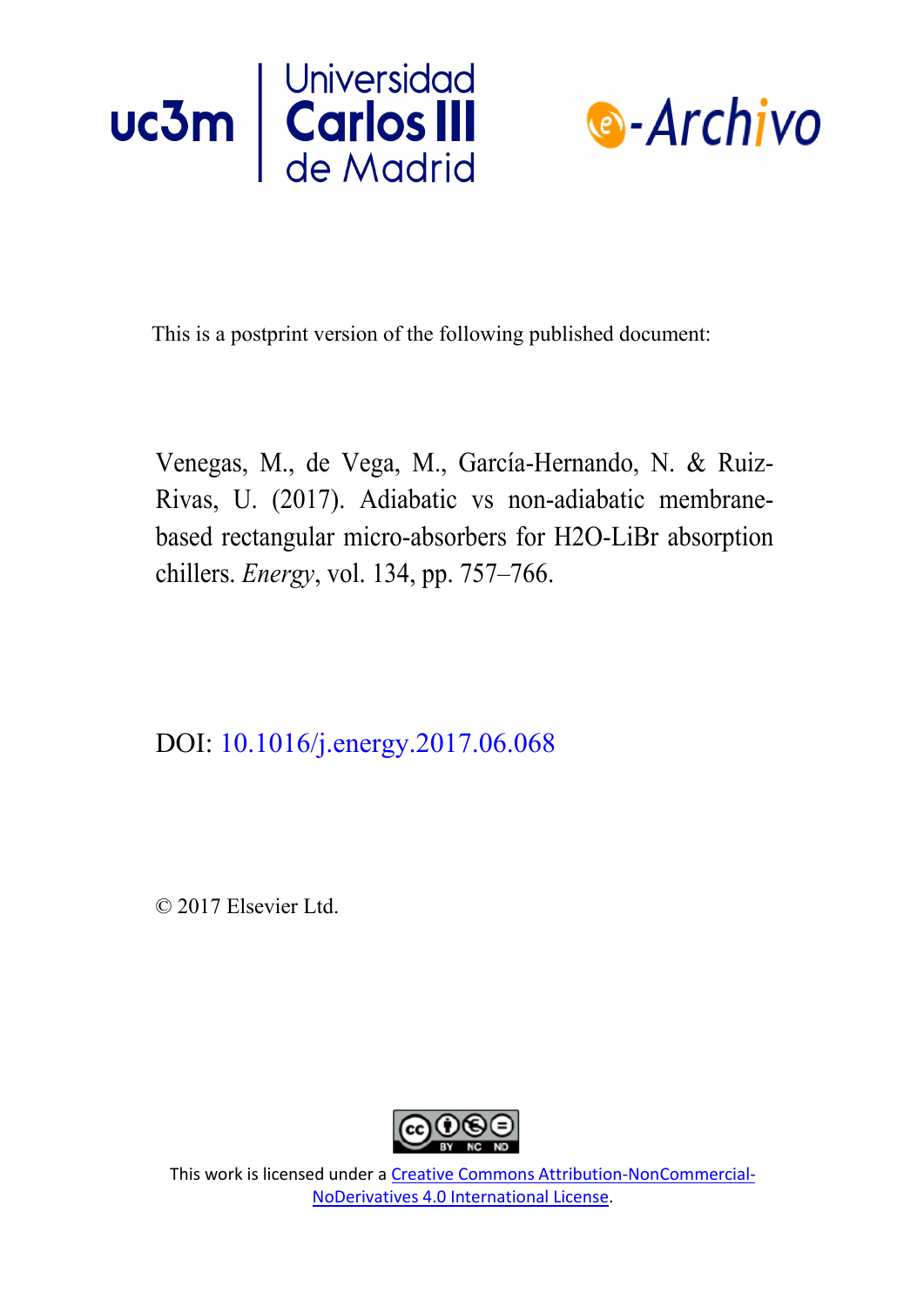# **Adiabatic vs non-adiabatic membrane-based rectangular microabsorbers for H2O-LiBr absorption chillers**

M. Venegas a,b,c\*, M. de Vega a,c, N. García-Hernando a,c, U. Ruiz-Rivas a,b

<sup>a</sup> ISE Research Group, Department of Thermal and Fluids Engineering, Universidad Carlos III de Madrid, Avda. Universidad 30, 28911 Leganés, Madrid, Spain <sup>b</sup> GTADS Research Group, Department of Thermal and Fluids Engineering, Universidad Carlos III de Madrid, Avda. Universidad 30, 28911 Leganés, Madrid, Spain

<sup>c</sup>Associated Research Unit CSIC-Universidad Carlos III de Madrid, Spain

## **Abstract**

In this paper a microporous membrane is used in combination with rectangular microchannels in the absorber of an absorption chiller, working in two different configurations: cooled by a water flow and adiabatically. In the non-adiabatic case, the configuration of the channels allows the heat released during absorption to be extracted using a cooling water flow. The results for solution concentration, pressure potential, absorption coefficient, absorption rate, temperatures and power exchanged/stored by the working fluids along the absorption channels are presented. The ratio between the cooling power of the chiller equipped with the simulated absorber and the absorber volume, *rqV*, is used to characterise the absorber compactness. A parametric analysis is also performed to evaluate the influence on the ratio  $r_{qV}$  of the inlet solution mass flow rate, the solution inlet temperature, and the height and width of the solution channels, for both absorbers. For the base case considered in this study, both absorber configurations offer *rqV* higher than 1 MW  $m<sup>-3</sup>$ . This ratio is higher than usual values found in falling film absorbers using conventional circular tubes. Moreover, the new adiabatic configuration presented has significant advantages respect to the non-adiabatic one in terms of higher *rqV* and fabrication simplicity.

<u>.</u>

Corresponding author.

*E-mail address*: mvenegas@ing.uc3m.es (M. Venegas).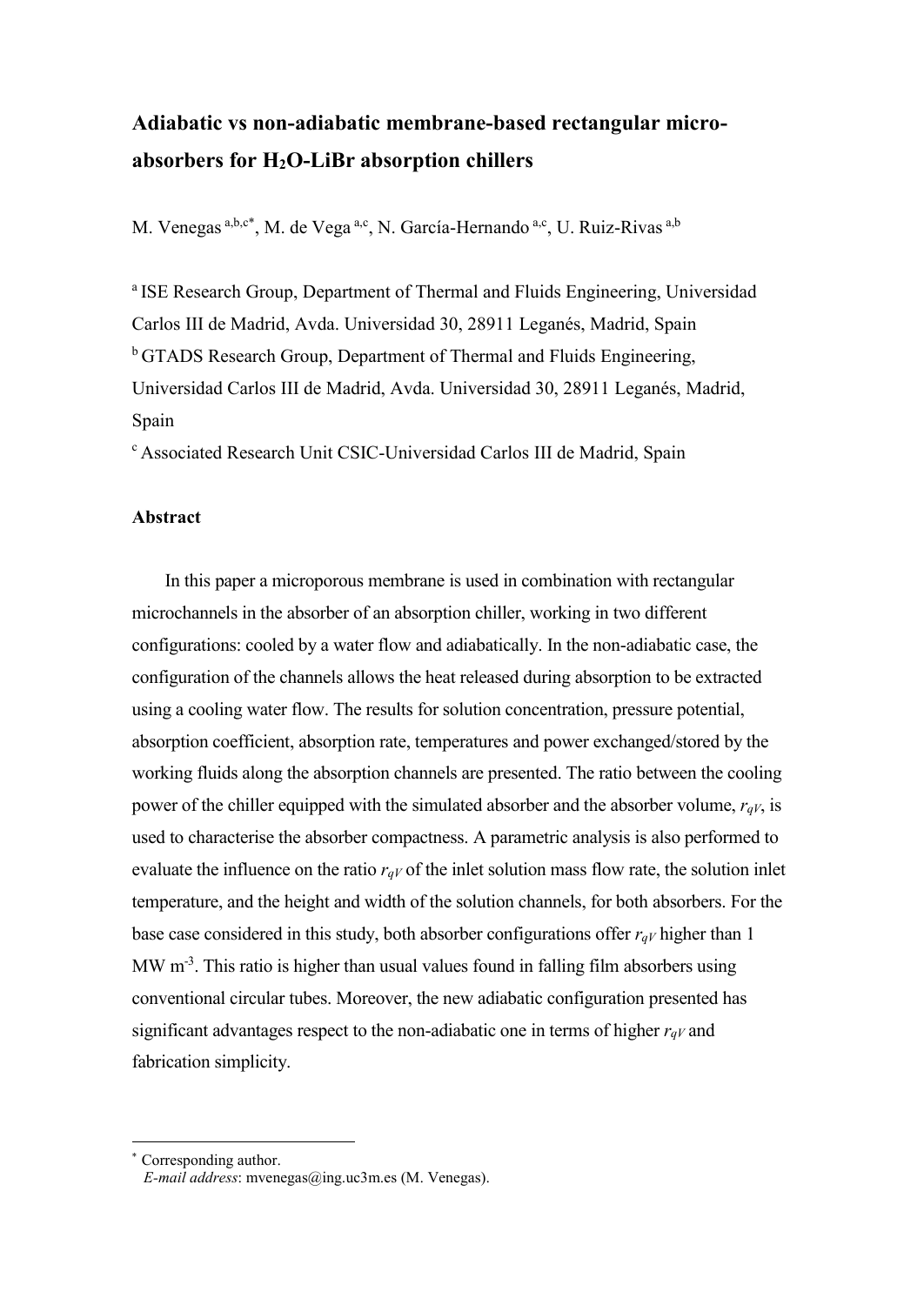**Keywords:** Absorption refrigeration; adiabatic; absorber; membranes; rectangular microchannels; water–lithium bromide

# **Nomenclature**

| A                | adiabatic absorber                                                               |
|------------------|----------------------------------------------------------------------------------|
| $\boldsymbol{A}$ | area $(m^2)$                                                                     |
| $\mathcal{C}_p$  | specific heat ( $kJ kg^{-1} K^{-1}$ )                                            |
| $D_h$            | hydraulic diameter (m)                                                           |
| $d_p$            | membrane pore diameter (m)                                                       |
| dz               | discretisation length (m)                                                        |
| $\epsilon$       | height or thickness (m)                                                          |
| h                | convective heat transfer coefficient (W m <sup>-2</sup> K <sup>-1</sup> )        |
| $\dot{i}$        | specific enthalpy $(kJ kg^{-1})$                                                 |
| $\,$             | absorption rate (kg m <sup>-2</sup> s <sup>-1</sup> )                            |
| $\boldsymbol{k}$ | thermal conductivity (W $K^{-1}$ m <sup>-1</sup> )                               |
| $\tilde{k}$      | mass transfer coefficient $(m s-1)$                                              |
| K                | mass transfer coefficient (kg m <sup>-2</sup> s <sup>-1</sup> Pa <sup>-1</sup> ) |
| $\iota$          | width $(m)$                                                                      |
| L                | total length of channels (m)                                                     |
| m                | mass flow rate $(kg s^{-1})$                                                     |
| <b>NA</b>        | non-adiabatic absorber                                                           |
| Nu               | Nusselt number, $Nu = hD_h/k$                                                    |
| $\overline{P}$   | pressure (Pa)                                                                    |
| Pr               | Prandtl number, $Pr = \mu C_p / k$                                               |
| q                | thermal power $(W)$                                                              |
| R                | mass transfer resistance ( $kg^{-1}$ Pa m <sup>2</sup> s)                        |
| Re               | Reynolds number, $Re = uD_h \rho/\mu$                                            |
| $r_{qV}$         | ratio between cooling capacity and absorber volume $(W m^{-3})$                  |
| $\boldsymbol{T}$ | temperature (°C)                                                                 |
| $\mathcal{U}$    | velocity $(m s-1)$                                                               |
| U                | global heat transfer coefficient (W $m^{-2} K^{-1}$ )                            |
| V                | volume $(m^3)$                                                                   |
| ${\mathcal W}$   | centre-to-centre distance (m)                                                    |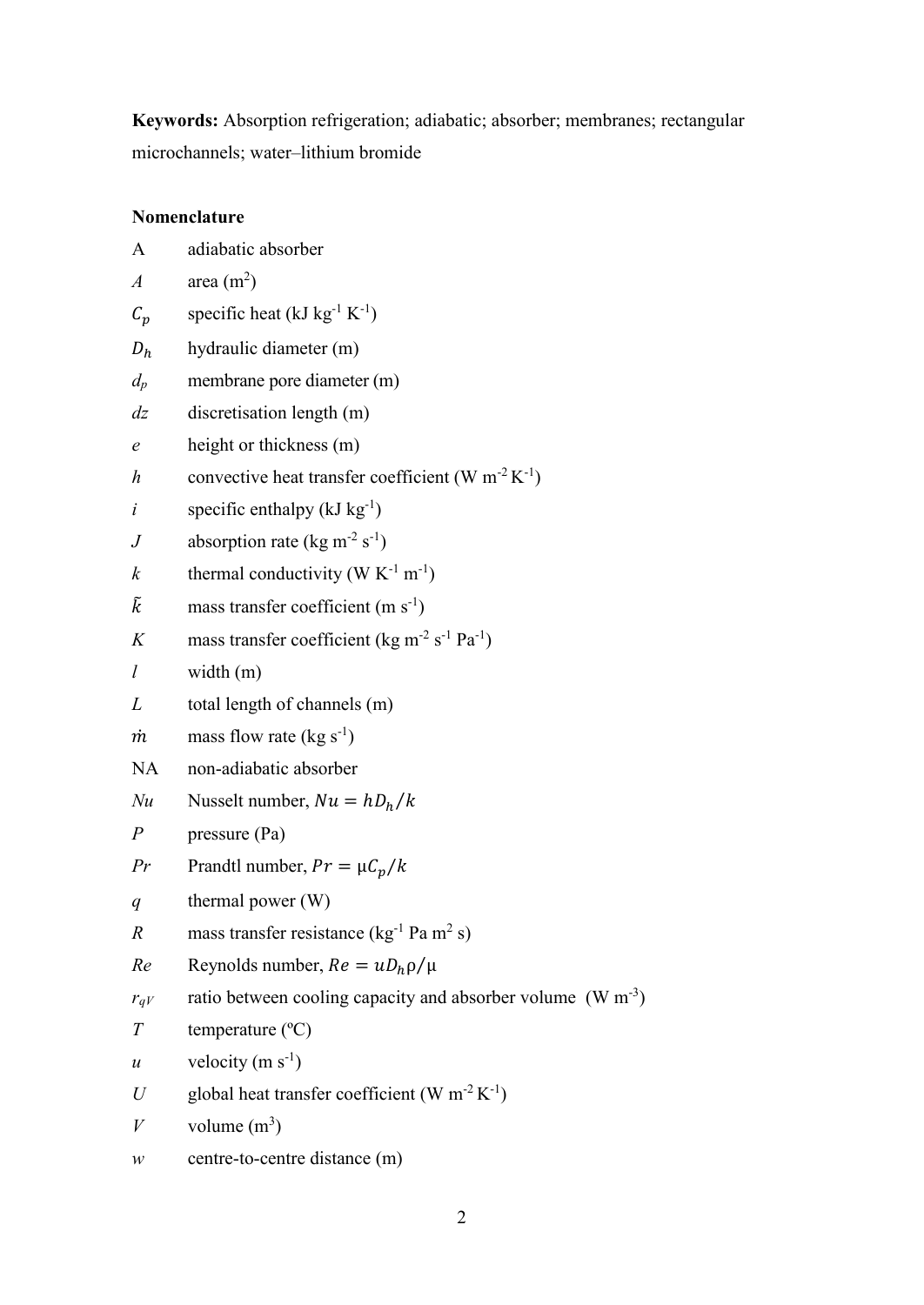- x lithium bromide mass fraction ( $kg<sub>Libr</sub> kg<sub>s</sub>^{-1}$ )
- *z* length (m)
- $z^*$  dimensionless length,  $z^* = z/(RePr D_h)$

# *Greek symbols*

- $α$  channel aspect ratio,  $α = l/e$ .
- $\epsilon$  porosity
- $\mu$  viscosity (Pa s)
- Ξ Ackermann factor
- $\rho$  density (kg m<sup>-3</sup>)
- Φ heat transfer rate factor

# *Subscripts*

| $\alpha$                  | absorber               |
|---------------------------|------------------------|
| A                         | adiabatic absorber     |
| $\mathcal{C} \mathcal{W}$ | cooling water          |
| fd                        | fully developed        |
| l                         | liquid                 |
| m                         | membrane               |
| NA                        | non-adiabatic absorber |
| OV                        | overall                |
| S                         | solution               |
| sat                       | saturation             |
| th                        | thermal                |
| T                         | total                  |
| ν                         | vapour                 |
| va                        | vapour absorbed        |
| w                         | wall                   |

# **1. Introduction**

The absorber is one of the major size components of absorption cooling chillers and one of which most limits the performance. In order to increase the heat and mass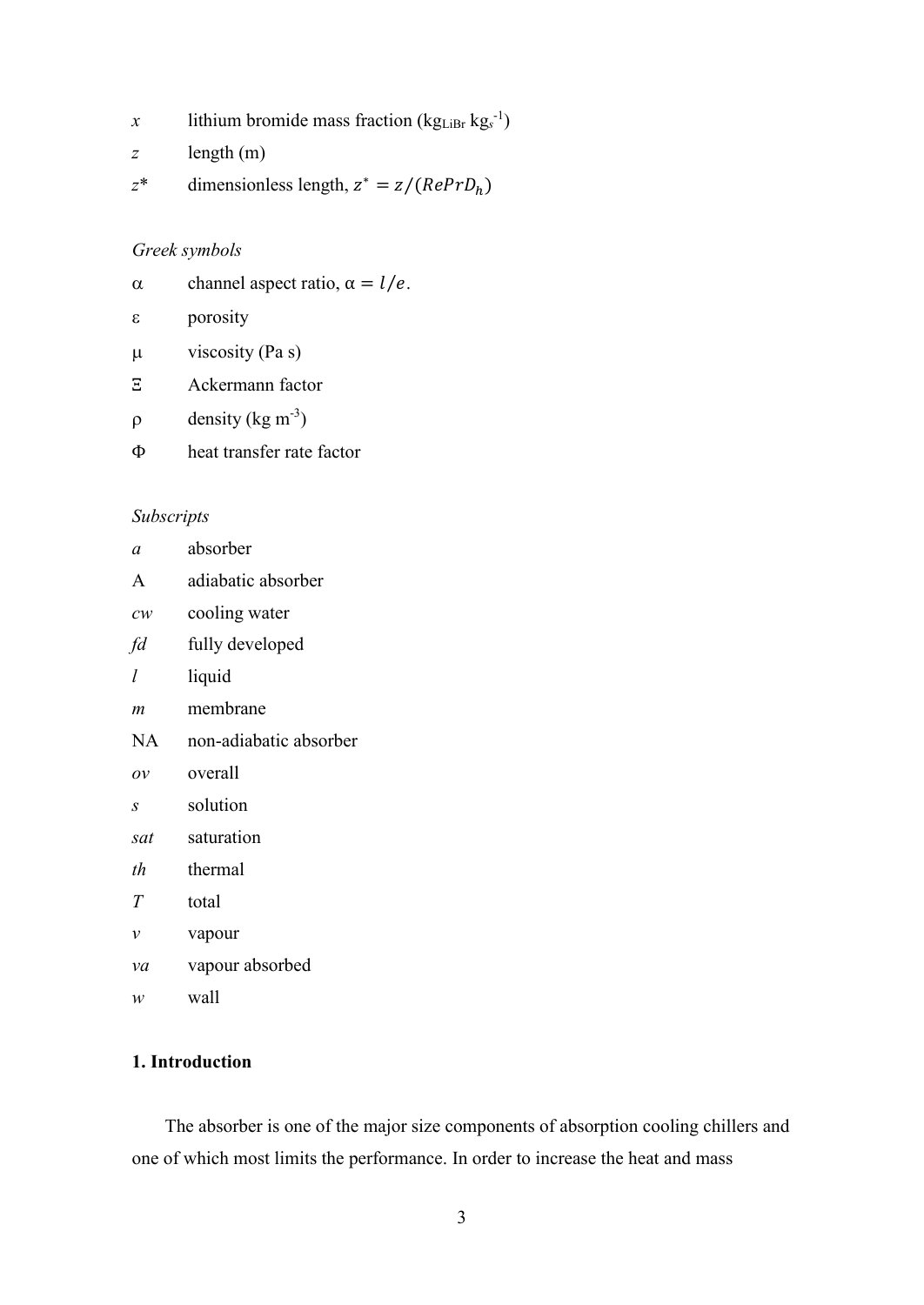transfer in the solution, several configurations have been proposed for the liquid and vapour streams in the absorber. These include laminar and turbulent falling films, bubbly flows, use of atomizers to disperse the solution in droplets of different sizes or sheets, etc. Nevertheless, all of them present relatively low heat and mass transfer coefficients and lead to large, heavy and rigid heat exchangers. Cooling water from a cooling tower is conventionally used to extract the heat released during the absorption process.

Currently, new technologies are being evaluated. One of them uses microporous membranes at the interface between solution and vapour, and the solution is confined in rectangular microchannels. In the membrane, many pores of small diameter avoid mixing between vapour and solution, while allowing the vapour and solution to be in contact. Thanks to the surface tension effect, the solution doesn't enter into the pores and only the vapour diffuses through them. The difference between the vapour pressures at both sides of the membrane causes the mass transfer. If compared to conventional absorbers, advantages of using microporous membranes in combination with microchannels include a larger contact area between solution and vapour per unit volume, which allows a higher compactness. Also, the solution and vapour flow rates can be controlled independently and the absorber can be fabricated of different sizes with an easier scale up.

Previous studies about membrane-based absorbers using flat membranes in rectangular microchannels include theoretical and experimental works. Ali and Schwerdt  $[1, 2]$ , developed theoretical studies using the H<sub>2</sub>O-LiBr solution. They specified the characteristics of an appropriate membrane to be used in the absorber. A higher thickness of the membrane leads to higher mass transfer resistance, while the mechanical stability improves. As a compromise between both constraints, the authors concluded that the layer thickness should be up to 60 micron. In a later study, Ali and Schwerdt [3] concluded that a porosity value of 0.8 combined with a large pore diameter leads to an almost doubled water vapour flux through the membrane compared to a 0.5 porosity value. With the aim of achieving higher vapour fluxes, and taking into account the strength needed for the secure fixation of the membrane inside the absorber, the authors recommended that an appropriate membrane should have a porosity ranging between 0.7 and 0.8. Reducing the solution film thickness from 2.5 to 1.0 mm, Ali [4] obtained about a 20% higher absorption rate.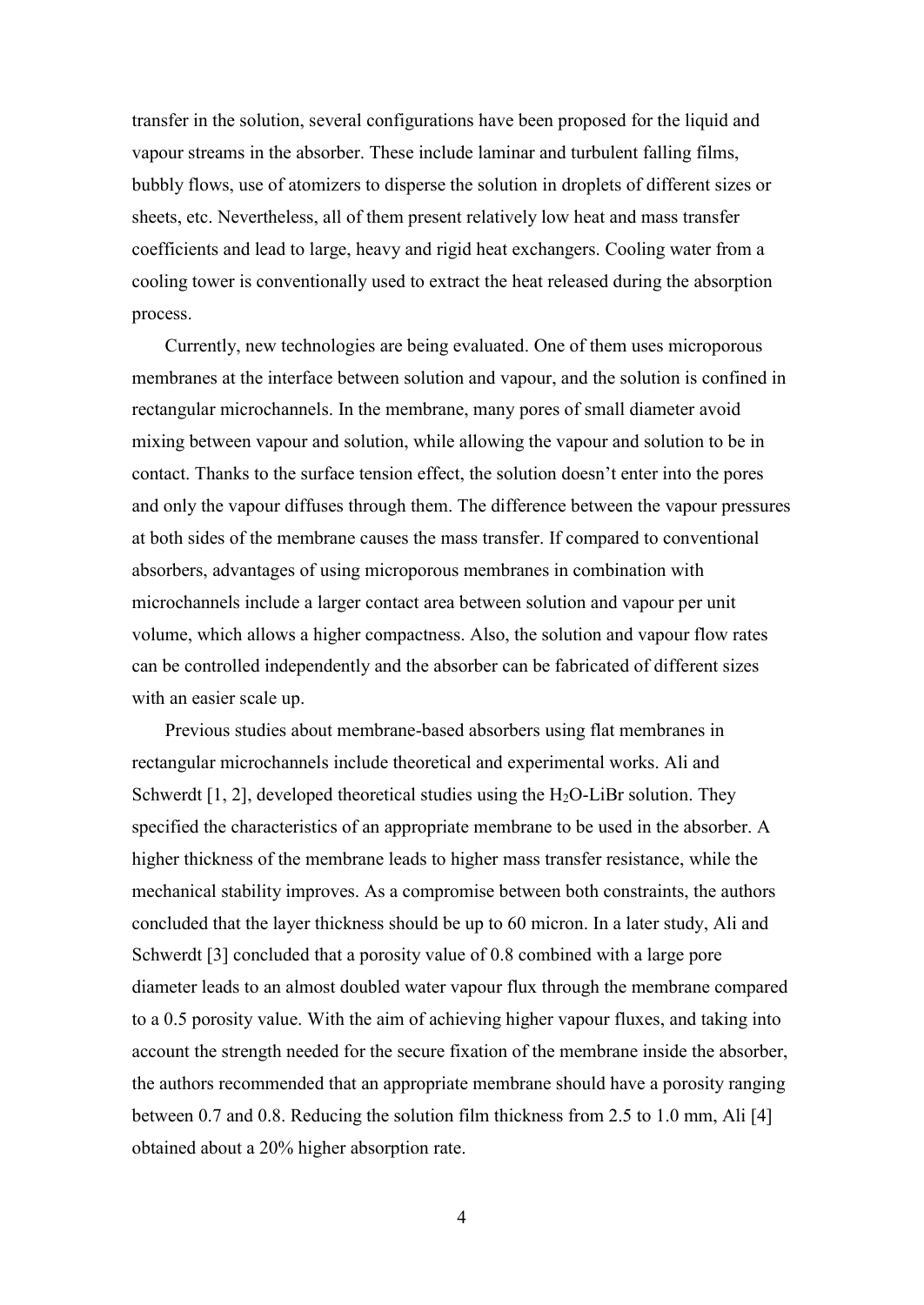Using the same solution, a numerical investigation about the performance of a membrane-based absorber was developed by Yu et al. [5]. They showed that several folds enhancement in the absorption rate can be achieved with respect to conventional absorbers. Isfahani and Moghaddam [6] developed experiments using a superhydrophobic membrane of 1 micron pore size and 80% porosity, obtaining absorption rates of around  $0.006 \text{ kg m}^2 \text{ s}^{-1}$ . In their tests, they used channels of 100 micron thickness, while the solution velocity was  $5 \text{ mm s}^{-1}$ . Maximum pressure drop obtained was about 3 kPa, with no evidence of deteriorating the absorber performance. Isfahani et al. [7] presented permeability studies of highly porous nanofibrous membranes, concluding that membranes with a pore size higher than about 1 micron are valid for their use in the absorber. In a next study, Isfahani et al. [8] used microstructures to manipulate the thermohydraulic characteristics of the  $H_2O$ -LiBr flow in a membrane-based absorber in order to enhance the absorption rate.

Schwerdt [9] developed a compact stack design with flat sheet membranes. He concluded that the drafted module design seems promising based on multiplication to achieve the nominal cooling capacity. Bigham et al. [10] developed a study including micro-scale features at the surface of the solution channels, showing an increase in the mass transport. A review about the use of membranes in absorbers of absorption cooling systems was performed by Asfand and Bourouis [11], while Asfand et al. [12] developed a CFD simulation of a membrane-based absorber. They concluded that the absorption rate increased by a factor of 2.5 when the solution inlet flow velocity was augmented from  $1.18$  to  $4.72$  mm  $s^{-1}$ .

Lately, Venegas et al. [13] developed a simple model of a miniaturized absorber using membrane technology. The model was validated using data of Isfahani and Moghaddam [6]. The heat and mass transfer model developed considers that temperature and/or concentration could change along both thermal entrance and fully developed flow regions. In [13], the effect on the absorber performance of the aspect ratio of the cooling water and solution channels was evaluated. Venegas et al. [14] developed a parametric study to evaluate the sensitivity of the ratio between the cooling capacity of the chiller and the absorber volume to changes in some operating and design parameters. It was concluded that, at the design stage, the most important parameters are pore diameter, porosity, membrane thickness and solution channels depth. For a good performance during operation of the absorber, special care should be taken to select the adequate solution concentration and temperature at the inlet and vapour pressure.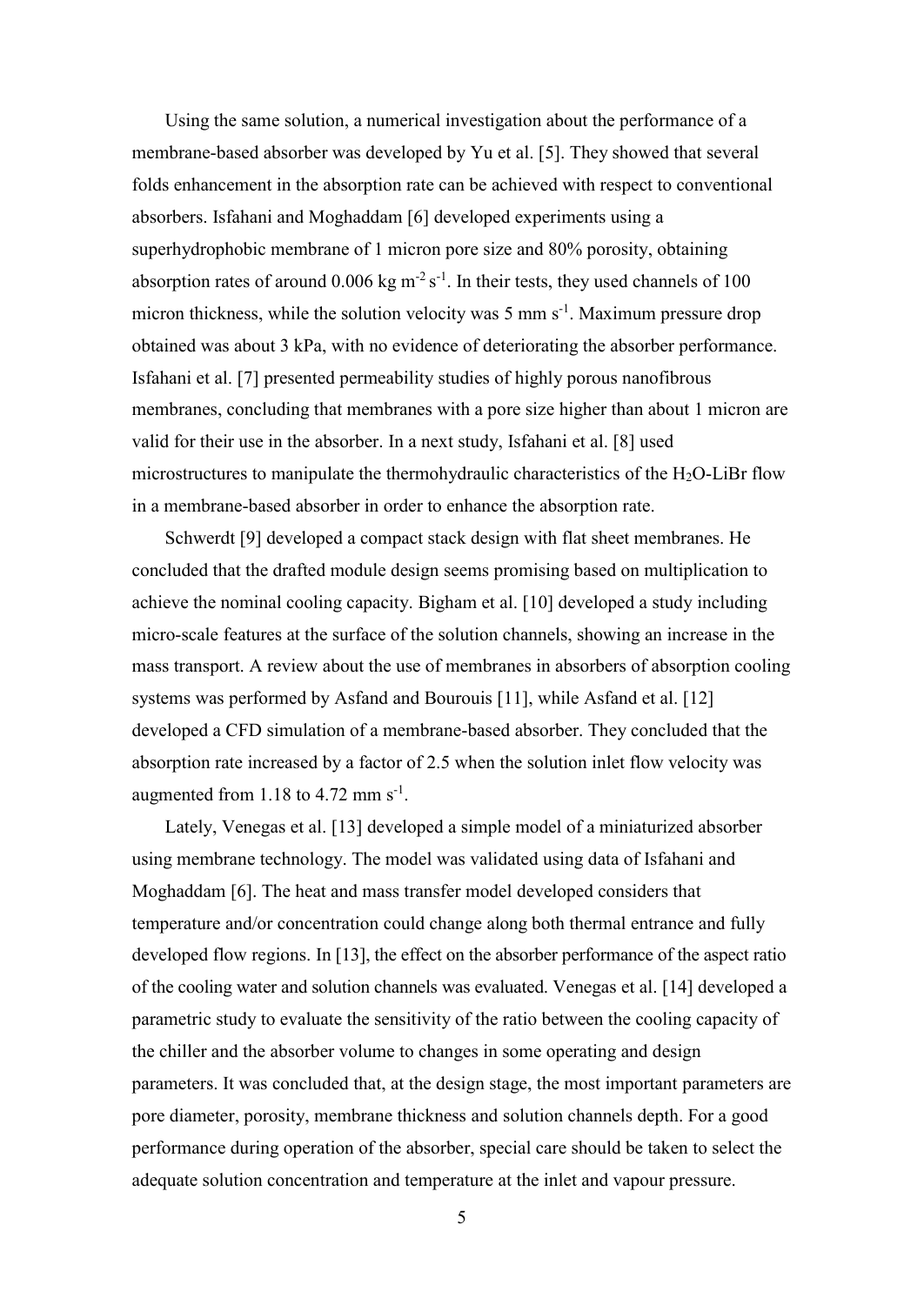All of the previous studies considered the extraction of the absorption heat released by a cooling water flow. In the present work, a promising new technology is evaluated, consisting in the use of microporous membranes in adiabatic absorbers using rectangular microchannels. The configuration here proposed consists of one or several modules (depending on the cooling capacity of the chiller) that contain two vapour channels, separated from the solution by adjacent microporous membranes. The solution is confined in the rectangular microchannels. A plastic or synthetic wall separates the solution channels between them. The solution entering the absorber is previously subcooled in an external heat exchanger using ambient air as cooling fluid. In this way, the need for a cooling tower is avoided.

The knowledge of the processes related to the mass and heat transfer in adiabatic absorbers, using membrane technology in microchannel heat exchangers, is of great importance to achieve further reductions of size. In the present work, a comparison between the adiabatic (A) and the non-adiabatic (NA) membrane-based absorbers using the water-lithium bromide solution is performed with the aim of identifying the least volume configuration. A new model is developed now for the A-absorber, based on the previous model presented in Venegas et al. [13] for the NA-absorber. The final objective of the comparison is to minimize the absorber volume, in order to reduce the size of absorption cooling chillers. The variable used to characterise the absorber compactness is the ratio between the cooling power of the chiller and the absorber volume.

### **2. Modelling of the absorption process**

The absorber configurations used in the current study are shown in Fig. 1 to Fig. 4. They are plate-and-frame membrane modules, with the geometrical data and operating variables described in Table 1. The modules contain two vapour channels, separated from the solution by adjacent microporous membranes. The solution is confined in rectangular microchannels. A metal wall separates the cooling water channels from the solution channels in the NA-absorber. In the case of the A-absorber, the cooling water channels are avoided. In the complete design (not shown in Fig. 2), the channels walls are held in place joining their ends to a support framework. Additionally, thin perforated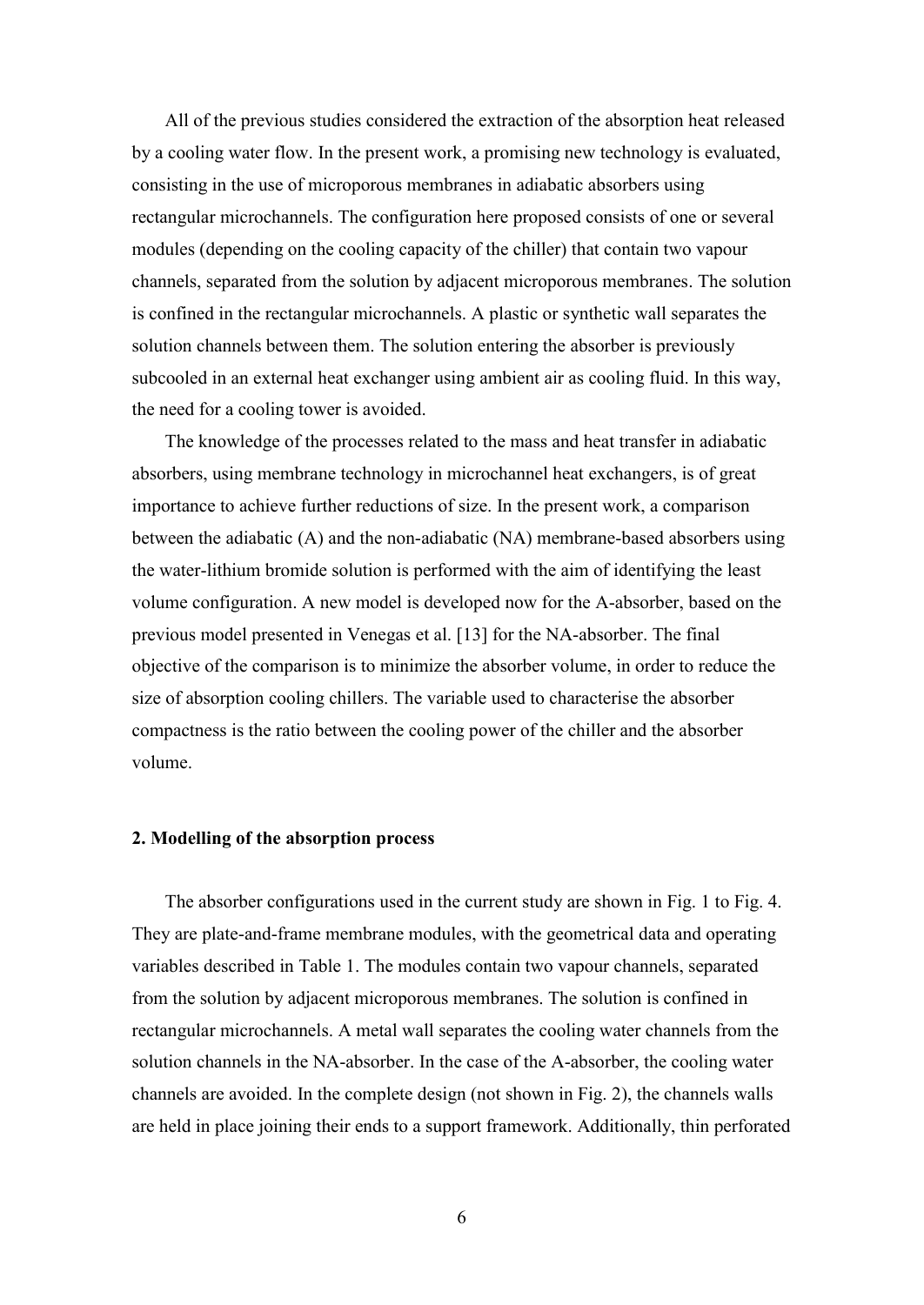plates are located over (or below) each membrane, to keep the membrane attached to the channel walls. To simplify the problem, the following assumptions are made:

- The system operates under steady state conditions and the heat and mass transfer are one dimensional.
- The solution, refrigerant vapour and cooling water (in the NA-absorber) completely fill their respective channels. Absorption takes place instantaneously and no incondensable gases are present. The assumption about no incondensable gases is valid for closed absorbers in vacuum conditions. In real absorption chillers, non-condensable gas detectors and purge systems are used to remove these gases.
- The system is adiabatic with respect to its surroundings.
- An equilibrium state exists at the interface between vapour and solution.
- The solution equilibrium concentration is only a function of the solution temperature because pressure is considered constant along the channels.
- Cooling water, solution and vapour are well-mixed in each differential volume. Homogeneous concentration and temperature are considered in all the points within each control volume.

Base case data shown in Table 1 were selected taking into account the following criteria:

- Solution and cooling water channel height and width are the same values used in previous articles of the authors [13, 14]. These values provide the highest ratio between cooling power and absorber volume, as shown in [14] and also in the present study for the case of the solution channel dimensions.
- Solution concentration and temperature of solution and cooling water at the inlet are typical values used in single-effect  $H_2O$ -LiBr absorption chillers.
- Cooling water mass flow rate is equal to values used in previous articles of the authors [13, 14]. As shown in [14], this parameter has a negligible importance on the ratio between cooling power and absorber volume.
- Solution mass flow rate is selected equal to the cooling water flow rate. This value is additionally modified in a wide range in the parametric analysis performed in the current study.
- The membrane characteristics correspond to commercially available membranes, usable in absorbers with the  $H_2O$ -LiBr solution, with a low thickness to reduce mass transfer resistance, but sufficiently high to provide mechanical strength.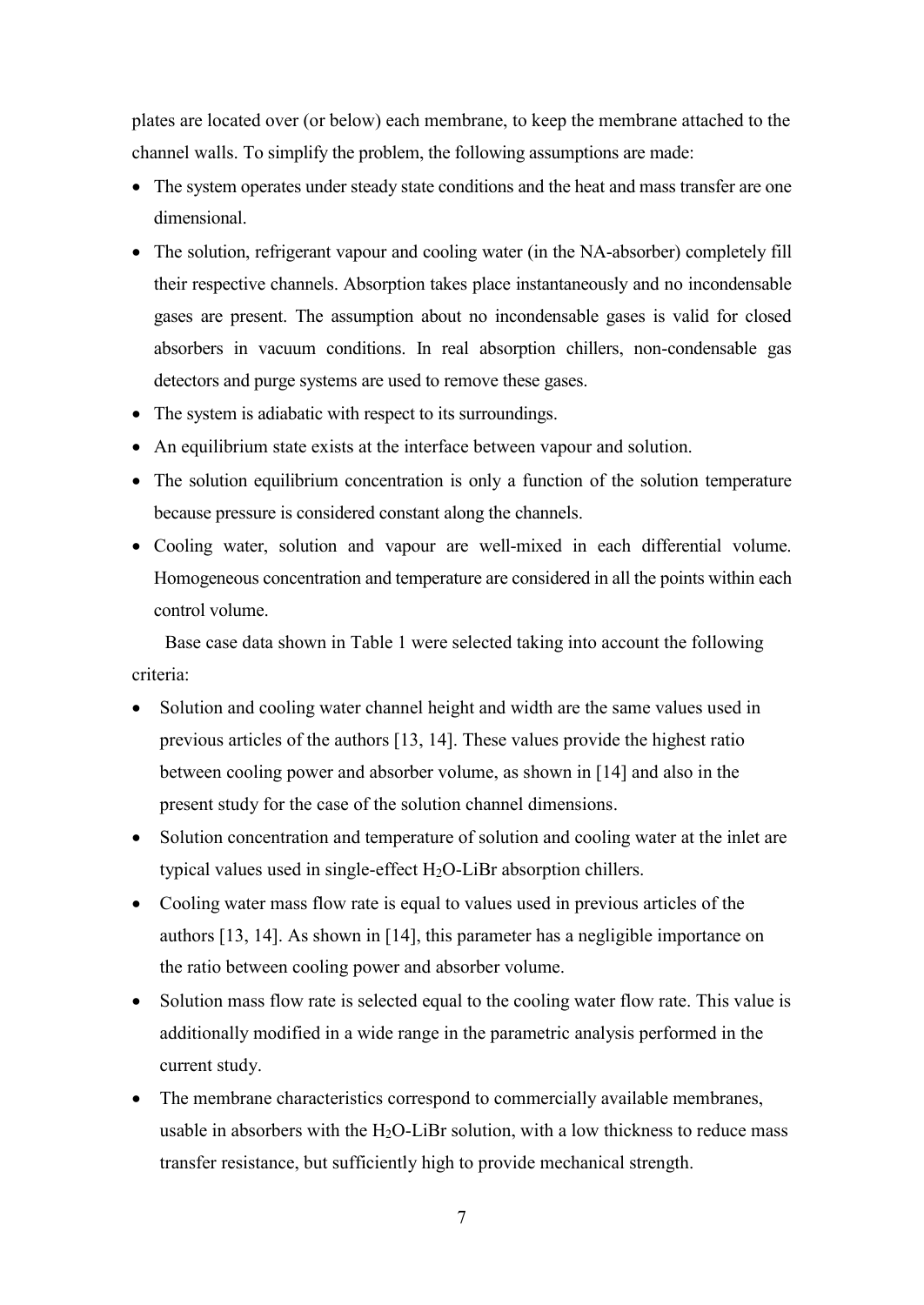- Vapour mass flow rate at the inlet allows sufficient vapour is available to be absorbed by the solution in all the cases simulated. According to the parametric study presented in [14], this variable does not greatly influence the results. The dimensions of the vapour chamber allow distribution of the vapour over the whole membrane.
- The length of the channels corresponds approximately to the point where the A- and NA-absorber reach the same ratio between cooling power and absorber volume.
- The temperature and pressure of the vapour are those conventionally used in  $H_2O$ -LiBr absorption chillers for air-conditioning purposes.
- The metal wall thickness and the centre-to-centre distance of the solution and cooling water channels, are real values provided by a manufacturer.

### *2.1. Heat transfer*

The energy rate balance applied to the differential element shown in Fig. 3, for the case of the NA-absorber, is written as:

$$
(\dot{m}_{va}i_{lv})^j = q_s^j + q_v^j + q_{cw}^j
$$
 (1)

In the case of the A-absorber (Fig. 4), the energy rate balance can be written as:

$$
(\dot{m}_{va}i_{lv})^j = q_s^j + q_v^j \tag{2}
$$

Left term in Eqs. (1) and (2) includes the heat released during absorption by the solution of the vapour mass flow rate  $\dot{m}_{va}$ . Right terms are related to the heat transferred to the solution  $(q_s^j)$ , vapour  $(q_v^j)$ , and cooling water  $(q_{cw}^j)$ . These heat transfer rates for parallel flow are calculated as follows:

$$
q_s^j = \left(\dot{m} \cdot i\right)_s^{j+1} - \left(\dot{m} \cdot i\right)_s^j \tag{3}
$$

$$
q_v^j = (\dot{m} \cdot i)_v^{j+1} - (\dot{m} \cdot i)_v^j \tag{4}
$$

$$
q_{cw}^j = \dot{m}_{cw} \left( i_{cw}^{j+1} - i_{cw}^j \right) = \dot{m}_{cw} C p_{cw}^j \left( T_{cw}^{j+1} - T_{cw}^j \right) \tag{5}
$$

In the present model, part of the heat released during absorption is transferred from the solution to the cooling water and the vapour, in the case of the NA-absorber, and only to the vapour in the case of the A-absorber. The following relations apply:

$$
q_{cw}^j = U_{s\_{cw}}^j A(T_s^j - T_{cw}^j)
$$
\n<sup>(6)</sup>

$$
q_v^j = U_{s_v}^j A \left( T_s^j - T_v^j \right) \tag{7}
$$

The global heat transfer coefficients in Eqs. (6) and (7) are calculated as: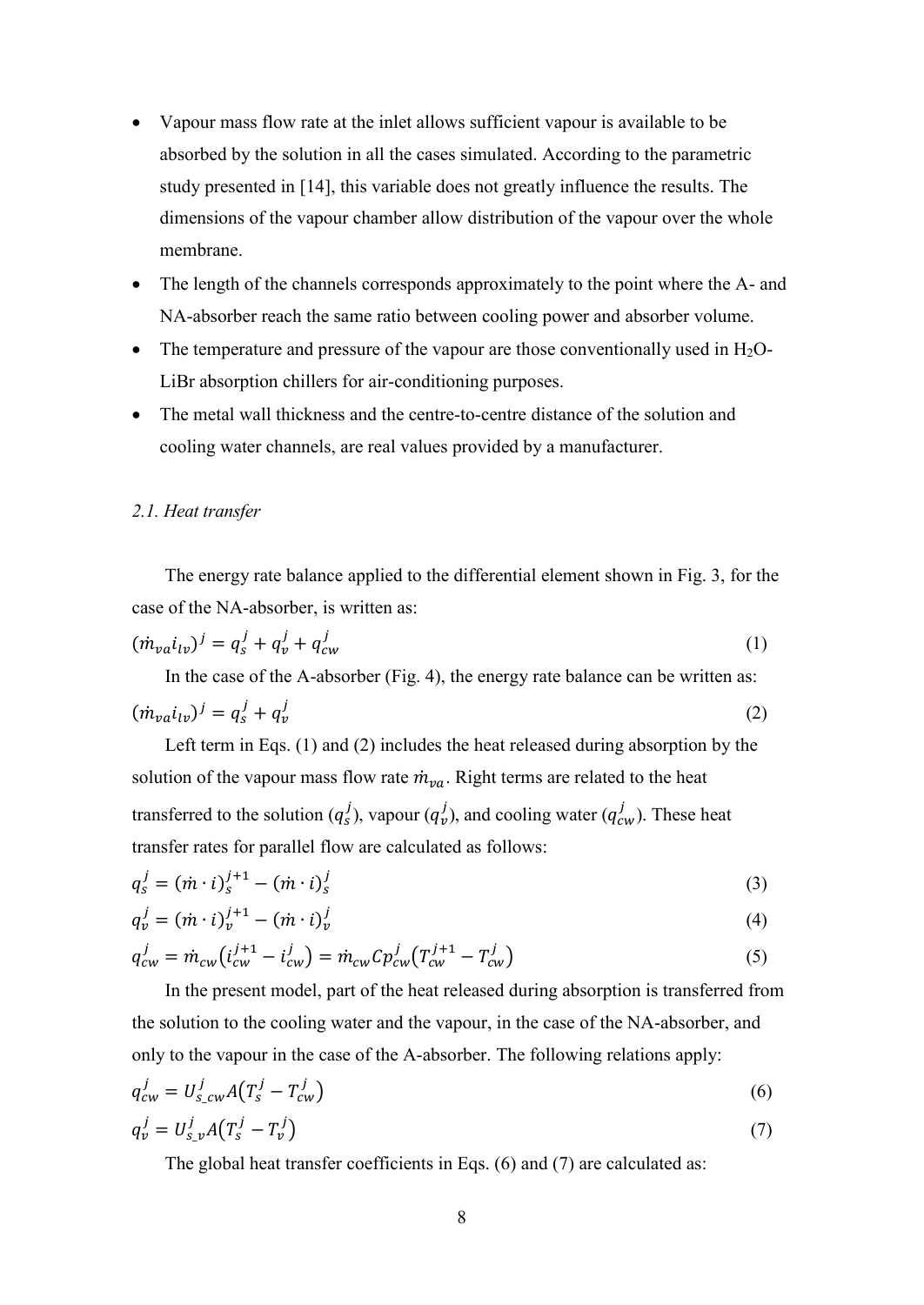$$
\frac{1}{U_{s\_cw}^j} = \frac{1}{h_{cw}^j} + \frac{e_w}{k_w^j} + \frac{1}{h_{s,cw*}^j}
$$
(8)

$$
\frac{1}{u_{s_{\nu}}^j} = \frac{1}{h_v^j} + \frac{e_m}{k_{m,ave}^j} + \frac{1}{h_{s,v^*}^j}
$$
(9)

The average value of the membrane thermal conductivity *km,ave* is determined using the classical parallel model, as given in Martínez and Rodríguez-Maroto [15]:  $k_{m,ave} = \varepsilon k_v + (1 - \varepsilon) k_m$  (10) where  $k_v$  is the thermal conductivity of the refrigerant vapour within the pores and  $k_m$ 

is the one corresponding to the material that forms the membrane.

Convection heat transfer coefficients in Eqs. (8) and (9), along the different channels, are calculated taking into account the difference between the thermal entrance region and the fully developed flow. Correlations used were selected also considering the dimensions of the channels. Specifically, for the cooling water and solution channels, the correlations developed by Lee and Garimella [16] has been used. They allowed the assessment of the thermal entry length and the convective heat transfer coefficients in that zone. The last correlation, shown in Eq. (11), allows predicting the convection coefficient for each point along the channel. Further, it covers a wide aspect ratio range and many hydraulic diameters. The equations required for obtaining *C*1 to *C*<sup>4</sup> and the dimensionless length of the thermal entry zone  $z_{th}^*$  can be consulted in Venegas et al. [13].

$$
Nu_{th} = \frac{1}{c_1(z^*)^{c_2} + c_3} + C_4, \qquad \text{for } 1 \le \alpha \le 10, \, z^* < z_{th}^* \tag{11}
$$

In the region corresponding to fully developed flow, the correlation derived by Shah and London [17], shown in Eq. (12) and valid for rectangular channels, was used to estimate the convection coefficients along the cooling water and solution channels.

$$
Nu_{fd} = 8.235 \left( 1 - \frac{2.0421}{\alpha} + \frac{3.0853}{\alpha^2} - \frac{2.4765}{\alpha^3} + \frac{1.0578}{\alpha^4} - \frac{0.1861}{\alpha^5} \right) \tag{12}
$$

As mass transfer affects the heat transfer process, its effect was taken into account in the case of the solution channel. Convection coefficients obtained from Eqs. (11) and (12) were modified by the Ackermann factor (Taylor and Krishna [18]):

$$
\Xi = \frac{\Phi}{e^{\Phi} - 1} \tag{13}
$$

where the heat transfer rate factor  $\Phi$  is defined as:

$$
\Phi = J \cdot C p_v \cdot e_s / k_v \tag{14}
$$

When the heat transfer occurs in the same direction of mass transfer, the convection coefficient is incremented. If both processes are reverse, the heat transfer coefficient is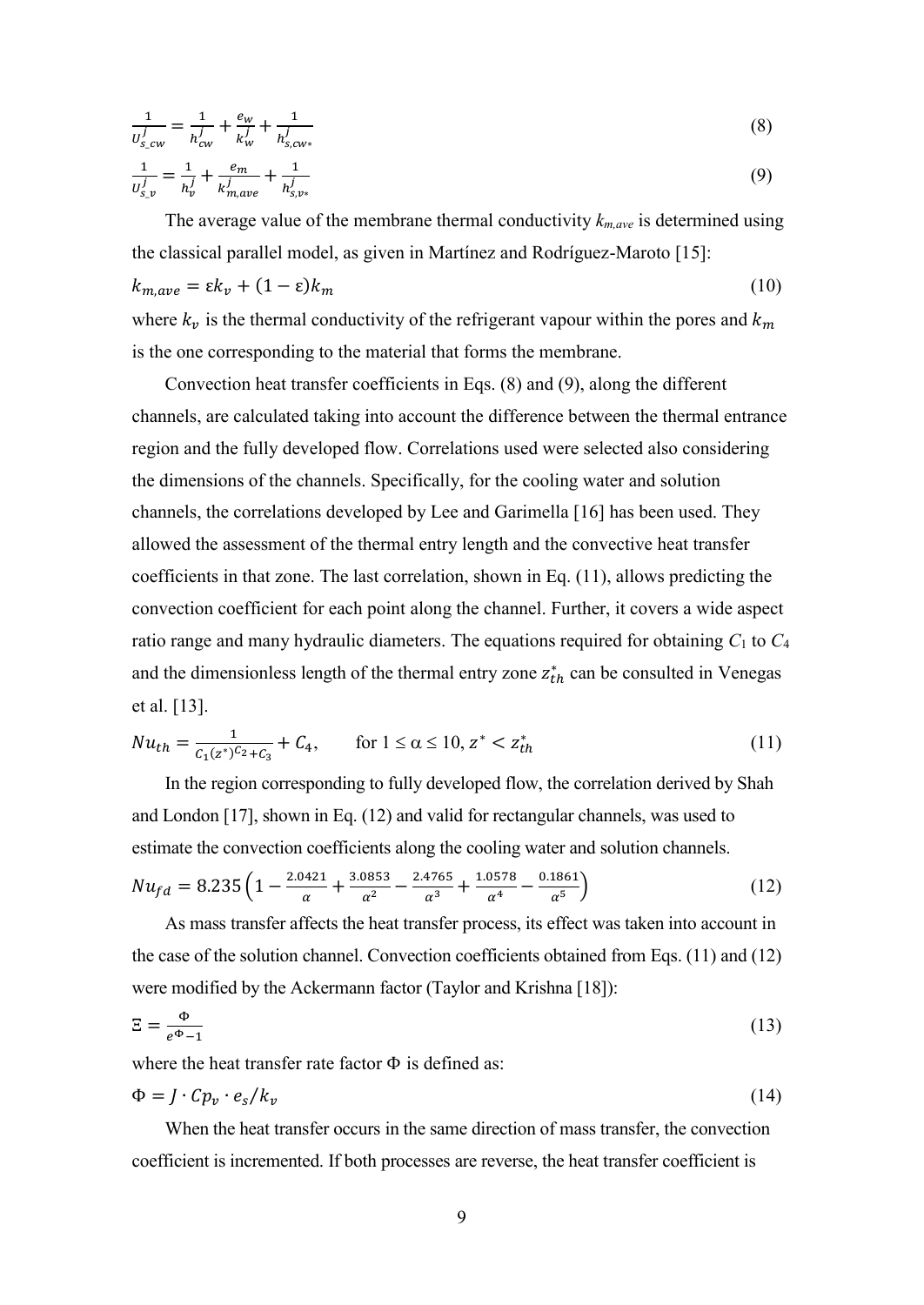reduced. The first case corresponds to the heat transfer from the solution channel to the cooling water and the second one to the vapour.

In the case of the vapour channel, it is a rectangular channel with  $D_{h,\nu} = 8$  mm and  $\alpha_{\nu} = 4$ . In this case, the Nusselt number in the developing region, the dimensionless thermal entry length and the Nusselt number in the thermally developed flow have been calculated using the correlations derived by Venegas et al. [13]. Correlations for the developing and fully developed regions are, respectively:

$$
Nu_{th,v} = -3 \cdot 10^{-5} (z_v^*)^2 + 0.0307 z_v^* + 5.2901
$$
\n(15)

$$
Nu_{fd,v} = -\frac{0.037}{\alpha_v^2} + \frac{0.7639}{\alpha_v} + 2.8036\tag{16}
$$

#### *2.2. Mass transfer*

Mass rate balances for the solution, water vapour and salt give the mass flow rates and LiBr mass fraction in the differential element  $j+1$ . The vapour mass flux through the membrane is calculated taking into account the conditions in the solution and water vapour streams. For the differential element *j*, the mass flow rate of vapour absorbed  $(\dot{m}_{va})$  depends on the transfer area (*A*) and the absorption rate (*J*):

$$
\dot{m}_{\nu a}^j = J^j \cdot A \tag{17}
$$

where:

$$
A_{\rm NA} = l_s \cdot dz \tag{18}
$$

$$
A_{\rm A} = 2 \cdot l_{\rm s} \cdot dz \tag{19}
$$

$$
J^j = \left(P_v - P_s^j\right) / R_{ov}^j \tag{20}
$$

 $P<sub>v</sub>$  and  $P<sub>s</sub>$  in Eq. (20) are, respectively, the pressure in the vapour channel and the partial pressure of the water vapour, calculated at the solution temperature  $(T_s)$  and concentration (*x*). The overall mass transfer resistance between water vapour and solution  $(R_{ov})$  includes the resistance to diffusion through the solution boundary layer (*Rs*) and the resistance to diffusion of water vapour through the membrane (*Rm*). Both resistances are in series:

$$
R_{ov}^j = \frac{1}{K_{ov}^j} = R_s^j + R_m^j
$$
 (21)

Depending on the value of the ratio between the molecule mean free path and the pore diameter (Knudsen number), different mechanisms for vapour transport through the membrane exist: Knudsen diffusion, transition flow and viscous flux (Poiseuille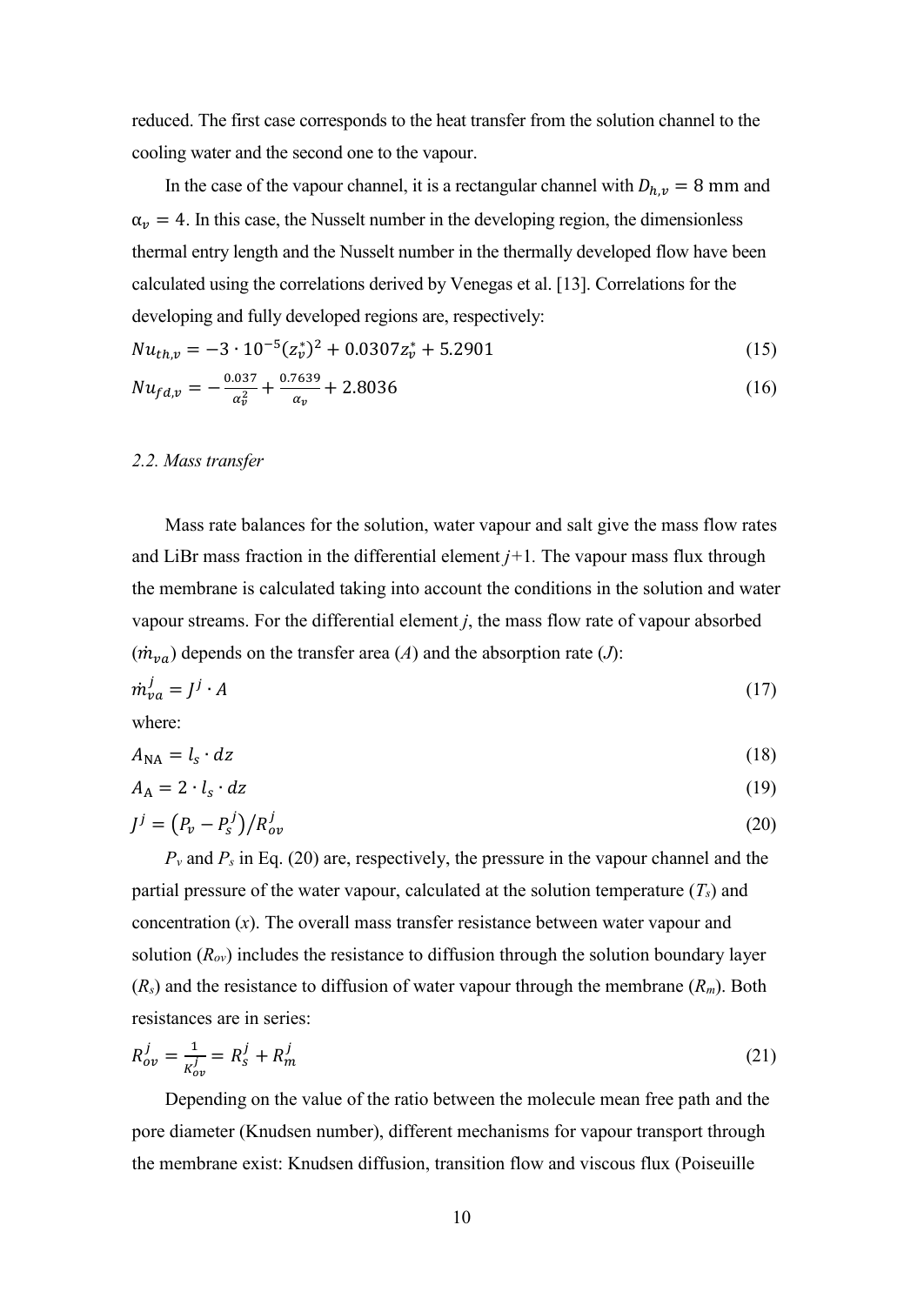flow). For each of these regimes, the transport resistance can be calculated in different ways, as described in Venegas et al. [14]. For the conditions given in Table 1 and the parametric study performed in the present work, Knudsen number ranges between 13.28 and 14.18. Consequently, free molecular flow occurs through the membrane along the absorber.

Mass transfer resistance within the solution  $(R_s)$  is estimated as in Ali and Schwerdt [2]:

$$
R_s^j = \frac{P_{sat}^j}{\rho_{water}^j \tilde{k}_s^j}
$$
 (22)

In Eq. (22), *Psat* is the pressure of the saturated water at the temperature of the solution,  $\rho_{water}$  is the density of the liquid water and  $\tilde{k}_s$  is the mass transfer coefficient between the bulk solution and the vapour-solution interface. In this work,  $\tilde{k}_s$  is estimated using analogy between heat and mass transfer, as in Venegas et al. [13]. For the thermal entrance region, correlation of Lee and Garimella [16] has been used, while for fully developed flow the one of Shah and London [17] has been selected.

The temperatures and concentration along the channels cannot be explicitly calculated from Eqs. (1) to (22). For this reason, the above set of equations was implemented in a computer code using Engineering Equation Solver software, EES™ [19]. Metal of the wall interface was considered AISI 316. Thermodynamic properties of the water-lithium bromide solution, water vapour and AISI 316 have been calculated using EES™. PTFE is selected as material for the membranes and its thermal conductivity is calculated using the correlation of Sperati et al. [20]. The diffusion coefficient of water in the waterlithium bromide solution has been calculated using the equation described by Mittermaier et al. [21].

Validation of the model for the NA-absorber was developed by comparison of the absorption rate predicted by the model with the test data offered by Isfahani and Moghaddam [6]. In their experiments, the cooling water and solution channels measured, respectively, 4 and 1 mm in width. The cooling water channel height was 0.4 mm, while two depths were used for the solution channels, 0.1 and 0.16 mm. All the correlations used in the model remain valid in all the cases evaluated in the present study. The mean absolute error of the model predictions respect to the experimental data shown in Venegas et al. [13] is 8.5%.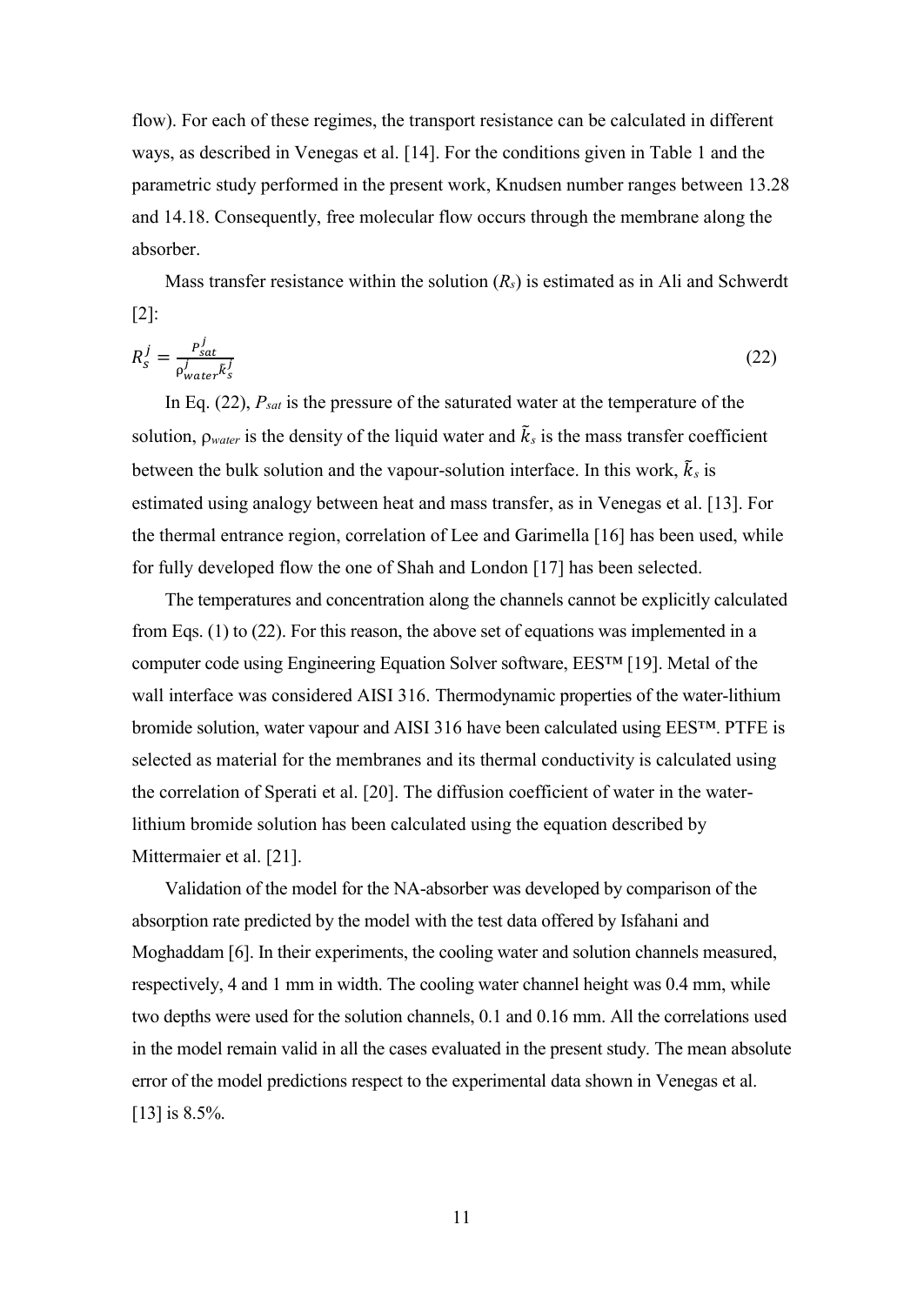#### **3. Results and discussion**

In the following sections, results obtained from the simulation show, in Figs. 5 to 9, the evolution along the solution channels of the pressure potential  $(P_v-P_s)$ , solution concentration  $(x)$ , absorption rate (*J*), overall mass transfer coefficient ( $K_{ov}$ ), solution temperature ( $T_s$ ), heat exchanged/stored in the working fluids (*qcw*, *qs*), cooling power of the chiller (*qchiller*) and the ratio between the cooling power and the absorber volume  $(r_qv)$ :

$$
r_{qV} = \frac{q_{children}}{V_a} \tag{23}
$$

In the last section, a parametric analysis is performed to evaluate the influence on the A- and NA-absorber performance of the solution temperature  $(T_s)$  and mass flow rate  $(\dot{m}_{s,T})$ at the inlet of the channels, and of the solution channel height (*es*) and width (*ls*). Results are presented in Figs. 10 to 13.

All the data considered for the simulation are those given in Table 1, except when specified.

### *3.1. Evolution along the channels*

In Fig. 5 the variation of the pressure potential is represented as a function of the channel length. As expected, a higher pressure potential is reached in the NA-absorber, because the solution is continuously subcooled. This subcooling reduces the equilibrium pressure *Ps*, corresponding to the given temperature and concentration. The pressure potential continuously decreases in the A-absorber because the solution increases its temperature continually due to the absorption heat release. The pressure potential influences the absorption process as represented by Eq. (20).

Fig. 6 shows the evolution of the absorption rate and the overall mass transfer coefficient in both absorbers. Both parameters are higher in the NA-absorber because the absorption heat is extracted by the cooling water and the solution is continuously cooled. The values obtained tend to decrease as the solution absorbs the vapour along the channels, and the subcooling of the solution decreases. Average absorption rates of  $2.3 \cdot 10^{-3}$  and  $3.3 \cdot 10^{-3}$  kg m<sup>-2</sup> s<sup>-1</sup> are obtained in the A-absorber and NA-absorber respectively.

The variation of the solution and cooling water temperatures along the absorption channels is shown in Fig. 7. A slight variation of the solution temperature is observed in the case of the NA-absorber due to heat transfer to cooling water. Firstly, as the cooling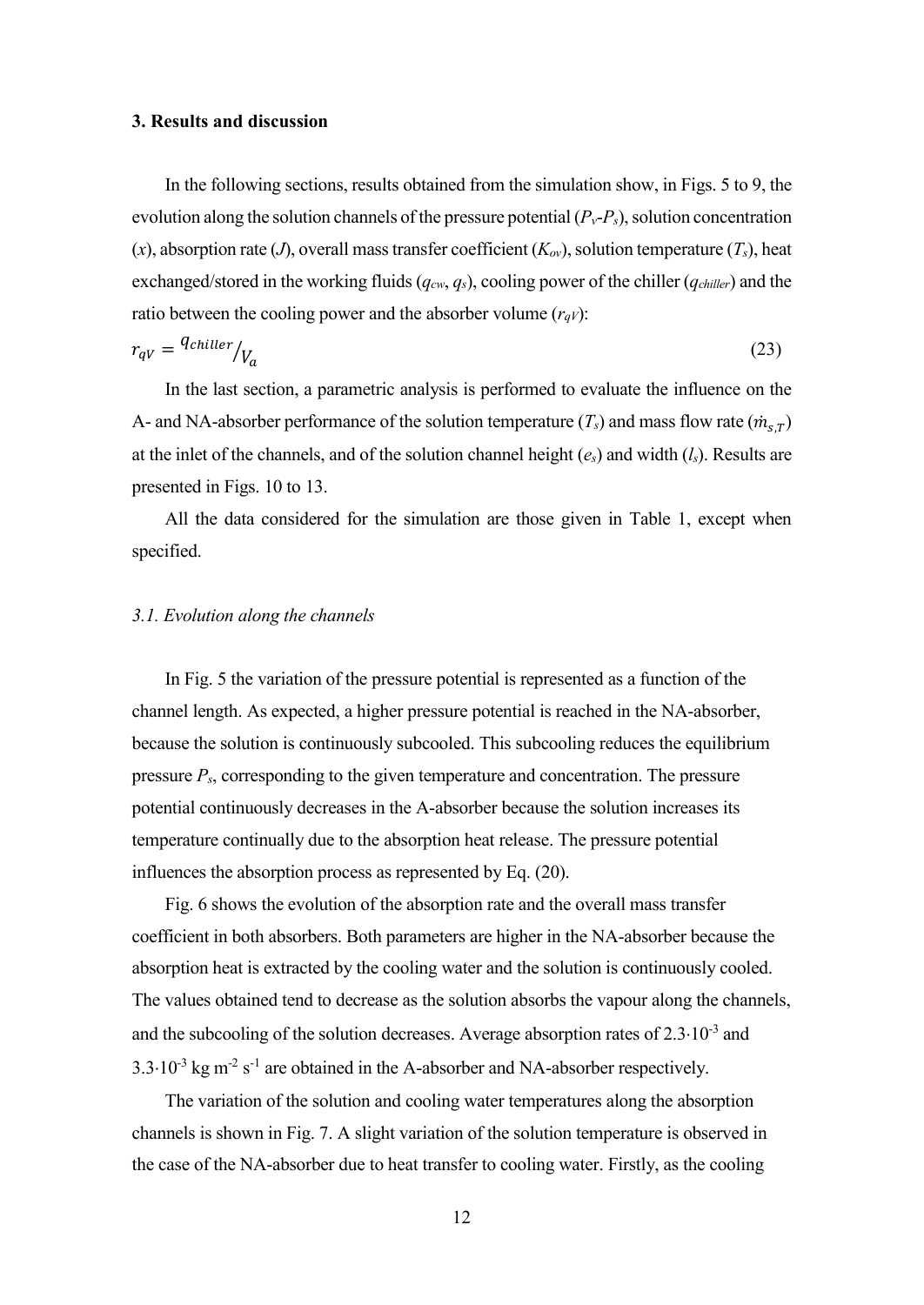water temperature is sufficiently low, the solution is cooled. Secondly, the solution temperature increases as absorption progresses and the cooling water temperature augments. The cooling water temperature continuously increases governed by the absorption heat release, analogous to the solution temperature increase in the case of the Aabsorber. The variation of the solution temperature observed in this figure directly relates to the performance observed in the pressure potential represented in Fig. 5. It implies that, the lower the solution temperature is, the higher the potential for mass transfer will be.

Fig. 8 represents the evolution of the thermal power stored in the solution and transferred to the cooling water per unit length of the absorption channels. In the case of the A-absorber, the heat stored in the solution decreases very rapidly in the first part of the channel as the solution heats and the absorption rate decreases. The cooling water used in the NA-absorber initially heats as a result of the heat released during absorption and also due to the heat extracted from the solution. During around the first half of the channel length, the solution in the NA-absorber decreases its temperature releasing heat to the cooling water. From this point, solution begins storing heat. The evolution observed corresponds to the variation of the solution temperature shown in Fig. 7. The contribution of the power transferred to the vapour is not shown in Fig. 8 because it is almost two orders of magnitude smaller in both configurations.

The cooling power of an absorption chiller equipped with the absorbers modelled in the present work is represented in Fig. 9 as a function of the channels length for each type of absorber. This is the integrated cooling power obtained for the different lengths shown. Also, the ratio between this cooling power and the absorber volume  $(r_q\bar{v})$  is represented, supposing that the rest of chiller components perform similarly in both absorber configurations. As observed, this ratio suddenly increases with the channel length, reaching its maximum value (1505 and 1061 kW m<sup>-3</sup> for the A- and NA-absorber respectively) at 2 mm length approximately. From this length, the ratio slowly decreases in the case of the NA-absorber until reaching the same ratio of the A-absorber at around 3 cm length (data in Table 1). From this point, *rqV* is lower in the case of the A-absorber.

The increasing *rqV* observed at the channel entrance is associated to the growing cooling power obtained, given the high absorption rate reached in this region as shown in Fig. 6. As this rate decreases when the channel length increases, the cooling power rises at a lower rate. This effect, combined with the enlargement of the absorber volume when the channel length increases, yields the maximum value for  $r_{qV}$  observed in Fig. 9. From this point, the fast decrease observed in  $r_{qV}$  for the A-absorber is associated to the solution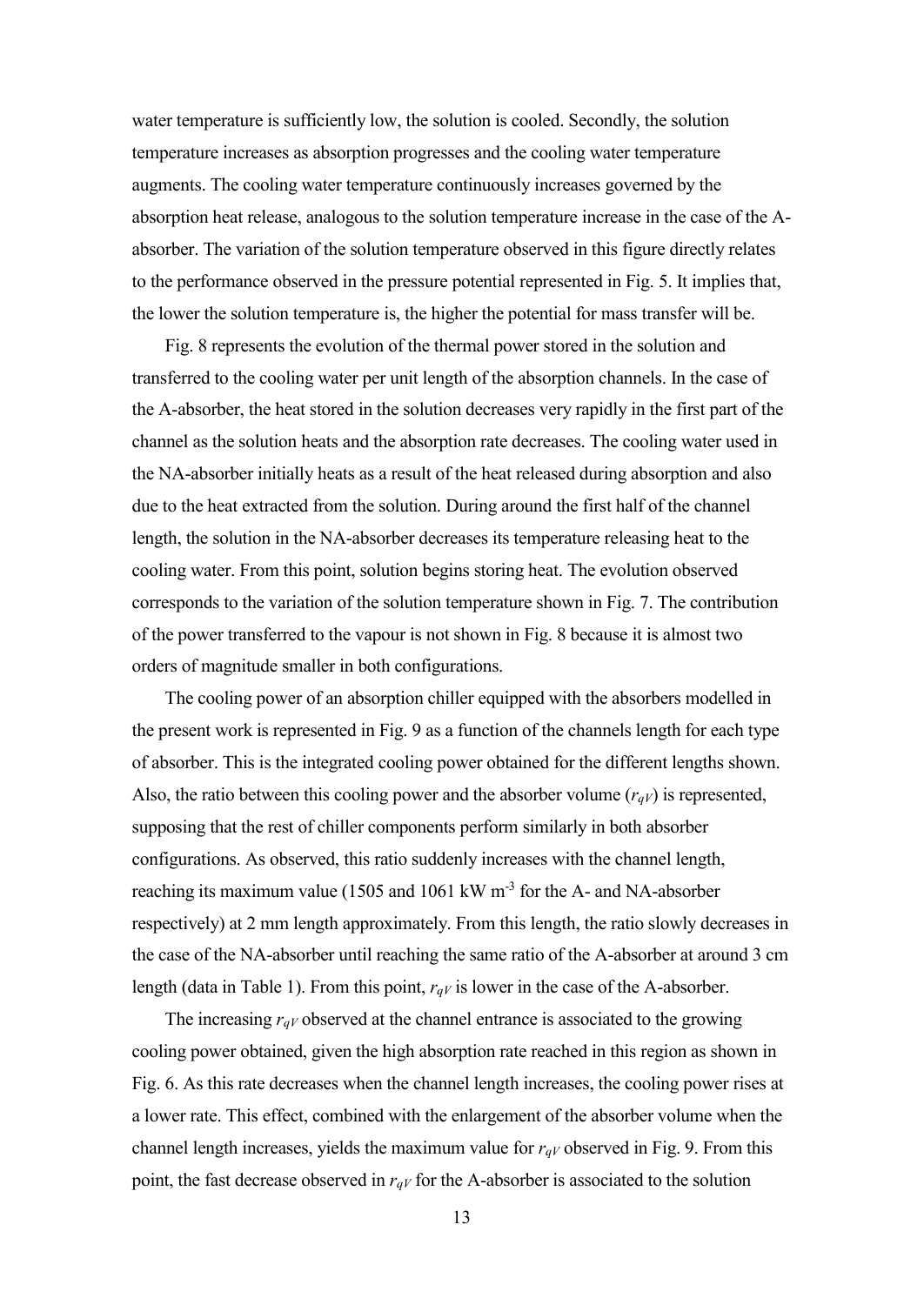heating, which reduces its ability to absorb refrigerant vapour. This information about *rqV* can be used to optimize the absorber size. Hence, when designing the absorbers it is not recommended to use very long channels, especially in the case of the A-absorber, because the increase of the absorber size is higher than the increment obtained in the cooling power.

The values of  $r_{qV}$  obtained in this work are higher than the ones found in horizontal falling film absorbers using the same solution, as modelled by Jeong and Garimella [22]. In that study, the ratio reaches a maximum value of  $450.7 \text{ kW m}^{-3}$  for conventional tubes of 15.88 mm diameter.

The main improvement of an absorption chiller if it incorporates a membrane-based absorber is its reduction in size respect to the use of conventional falling film absorbers. Additionally, the use of microchannels reduces the approach temperatures between the outlet solution and the inlet cooling water in the case of the NA-absorber. Consequently, using the same cooling water, the absorption rate increases as it is directly related to the subcooling of the solution. A higher absorption rate conducts to a more diluted solution at the outlet of the absorber, increasing the mass flow rate of refrigerant circulating through the evaporator, which improves the cycle performance.

#### *3.2. Parametric analysis*

Figs. 10 to 13 show, through a comparative study between the A- and the NAabsorber, the sensitivity of *rqV* to the different parameters analysed in the present study. In all the figures, results represented correspond to  $r_{qV}$  at the end of the solution channel. Fig. 10 shows the influence of the inlet solution mass flow rate on  $r_{qV}$ . The simulated flow rates are the same in each solution channel, allowing the same inlet velocity in the A- and NAabsorber. A fast increment of  $r_{qV}$  is observed in Fig. 10 for both absorber configurations when the solution flow rate increases up to around  $1 \text{ g s}^{-1}$ . From this value, the increment of the solution mass flow rate yields to a continuous increase of  $r_{qV}$  (but at a lower speed) in the case of the A-absorber and it remains almost constant in the NA-absorber.

When the total solution flow rate is increased in the NA-absorber from 0.05 to 5  $g s^{-1}$ ,  $r_{qV}$  increases from 421 to 1143 kW m<sup>-3</sup>. However, in the case of the A-absorber the same change in the inlet solution flow rate produces a higher increase in the ratio *rqV*, from 205 to 1584 kW m<sup>-3</sup>. A very positive effect is observed in the case of the A-absorber, because more solution is available to absorb the refrigerant vapour, increasing much less its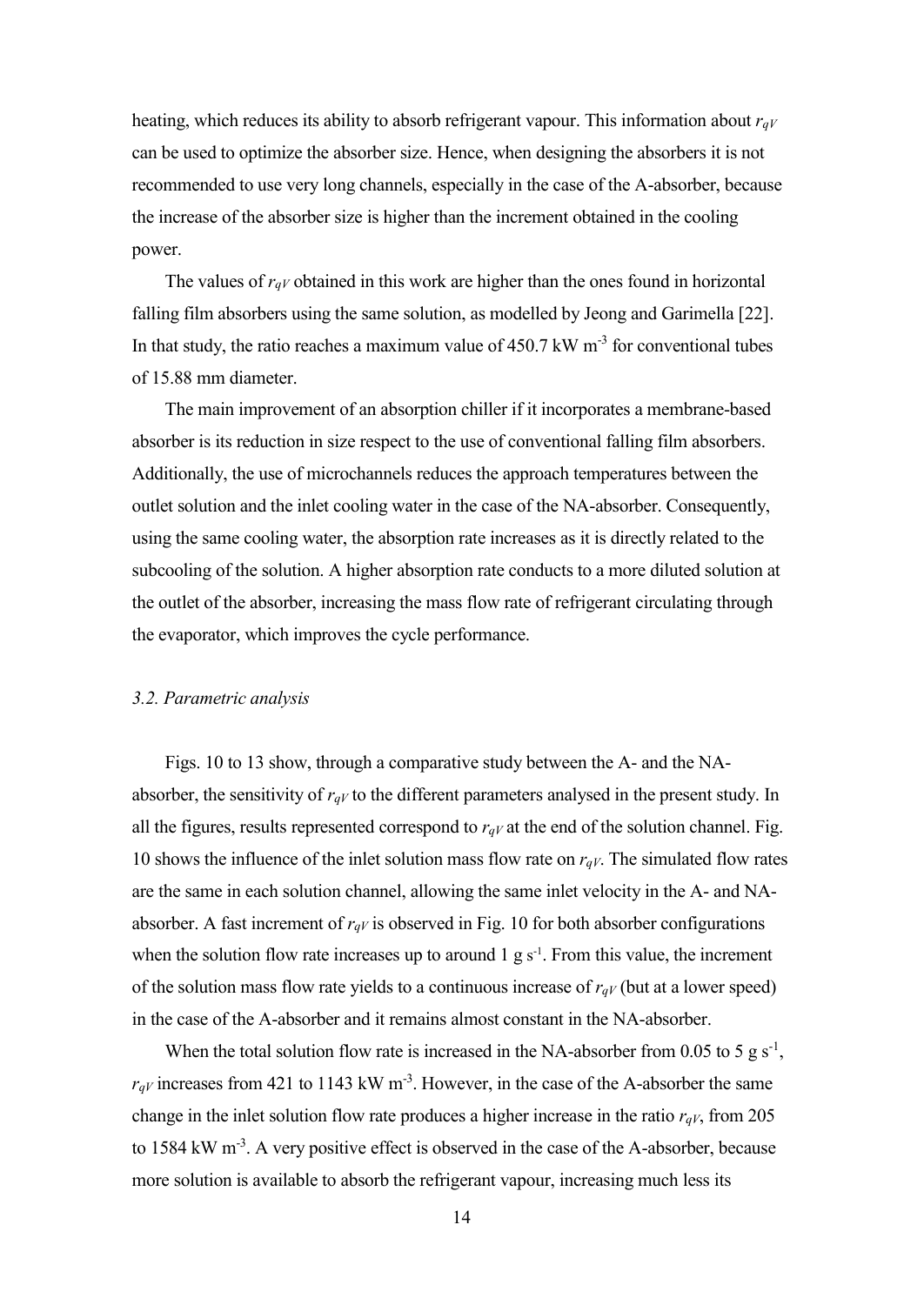temperature, which improves the pressure potential. For this reason, the A-absorber configuration is specially recommended for high inlet solution flow rates.

Inlet temperatures of the working fluids are important parameters in the performance of absorbers. Fig. 11 shows that the solution inlet temperature has a strong linear effect on the absorber compactness. When it is reduced from 45  $\degree$ C to 25  $\degree$ C, the cooling power of the chiller equipped with an A-absorber of  $1 \text{ m}^3$  volume increases from 119 to 1263 kW, i.e., approximately 57 kW  $K^{-1}$ . In the case of the NA-absorber, the cooling power increases from 443 to 1061 kW. As observed from these data, the influence of the solution inlet temperature is higher in the case of the A-absorber, because no heat extraction is produced along the absorption channels. In the case of the NA-absorber the solution temperature is continuously modified by heat transfer to the cooling water, resulting the inlet temperature effect on  $r_{qV}$  lower. For the base case of cooling water inlet temperature shown in Table 1 (25 °C), solution inlet temperatures lower than 32 °C are required in the A-absorber to reach higher *rqV* than in the NA-absorber. This temperature increases if the cooling water inlet temperature increases, as shown in Fig. 11. For example, it reaches 35 ºC for a cooling water inlet temperature of 29 ºC.

The influence of the solution channel height and width is analysed independently in Figs. 12 and 13. In both figures, better *rqV* values are obtained in the case of the A-absorber due to its lower volume. Differences between A- and NA-absorber increase when the solution channel height and width increases and reduces respectively. Respect to the absorber volume, also represented in Fig. 12, the size of the A-absorber changes slightly more than the corresponding variation of the NA-absorber, because only one row of solution channels is used in the first case (see Figs. 1 and 2). A small depth channel provides a small solution thickness, which reduces the solution mass transfer resistance and allows cooling a higher fraction of solution volume in the case of the NA-absorber. In the case of the A-absorber, when the solution channel height is reduced from 1.5 to 0.15 mm, the ratio  $r_{qV}$  increases from 347 to 869 kW m<sup>-3</sup>. A similar effect on improving  $r_{qV}$  is obtained when the solution channel width is increased from 0.1 to 1.5 mm. In this case the ratio *rqV* increases in the A-absorber from 526 to 869 kW m-3. Very slight increases in *rqV* are produced in both A- and NA-absorber when the solution channel width increases over around 0.3 mm.

## **4. Conclusions**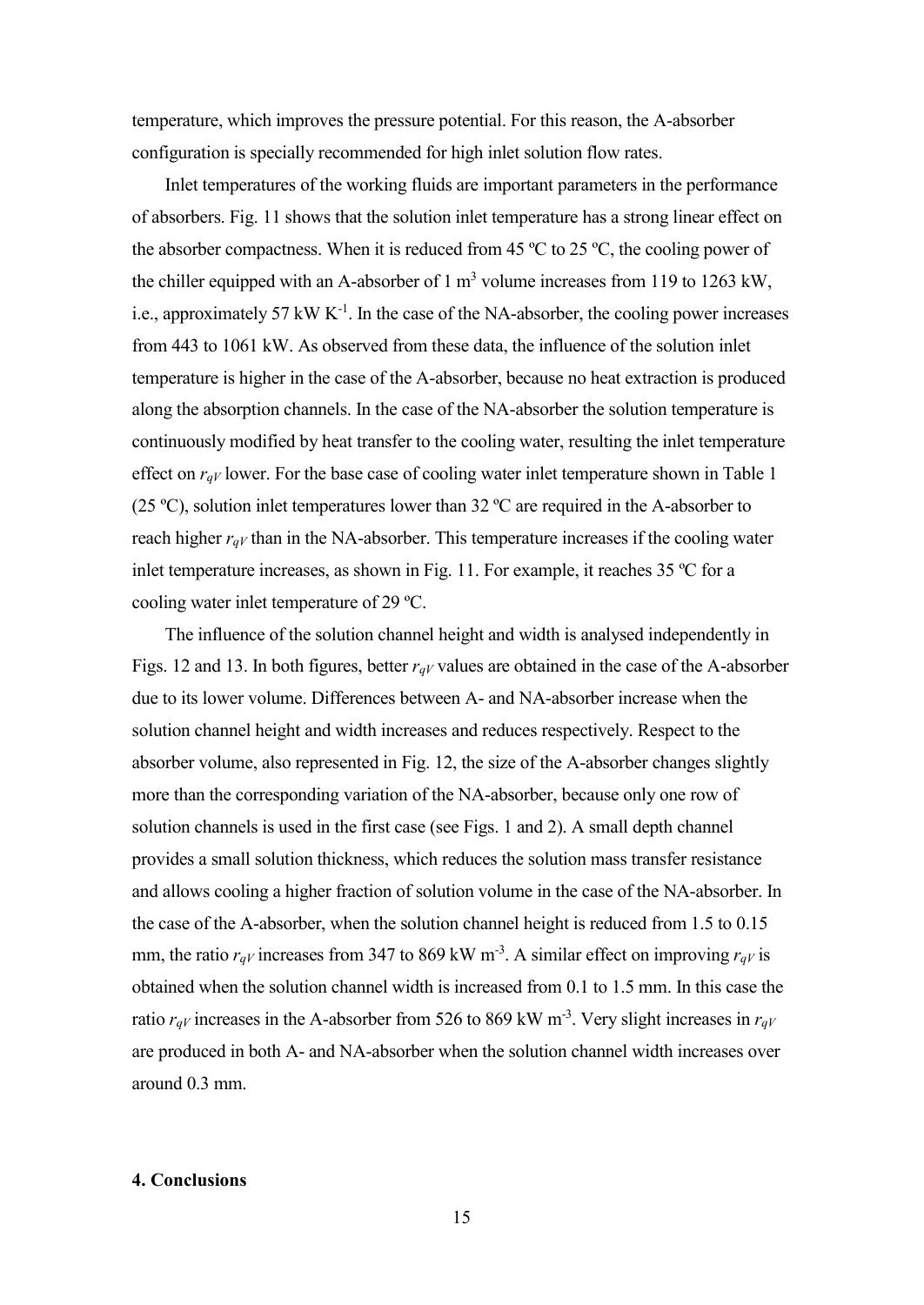A simulation of the heat and mass transfer processes taking place in membrane-based miniaturized A- and NA-adiabatic absorbers has been developed. Results presented show the variation along the channels of: absorption potential, solution concentration, absorption rate, overall mass transfer coefficient, solution and cooling water temperatures, thermal power transferred to cooling water and stored in the solution, cooling power and the ratio between the cooling power and the absorber volume. The effect of the solution inlet temperature, inlet solution mass flow rate and solution channels width and height is comparatively evaluated. The following conclusions have been drawn:

- The simulated absorbers have values of the ratio between cooling capacity of the chiller and absorber volume of around  $1 \text{ MW m}^{-3}$ , for the base case considered. These values are higher than the ones obtained using falling film absorbers of conventional-diameter tubes.
- In order to minimize the absorber volume for a given cooling power (maximize  $r_qy$ ), the design of membrane-based absorbers should focus on short channels. Far from a very small channel length, any increase in the channel length tends to increase the absorber size higher than the increment obtained in the cooling power, especially in the case of the A-absorber.
- The A-absorber is very sensitive to the solution inlet temperature and inlet solution mass flow rate, as compared to the NA-absorber, because no heat extraction is produced along the channels. For the base case considered in this study, the A-absorber allows obtaining higher ratio between cooling capacity of the chiller and absorber volume for inlet solution flow rates higher than  $0.5 \text{ g s}^{-1}$  and solution inlet temperature lower than 32 ºC.

The promising new technology here proposed, using membrane contactors in adiabatic microchannel absorbers, can be used to reduce the weight and size of the absorbers, as they can be fabricated using plastic or synthetic materials and no cooling water channels are required. Because the solution can be previously subcooled using ambient air, the need for a cooling tower is avoided.

### **Acknowledgements**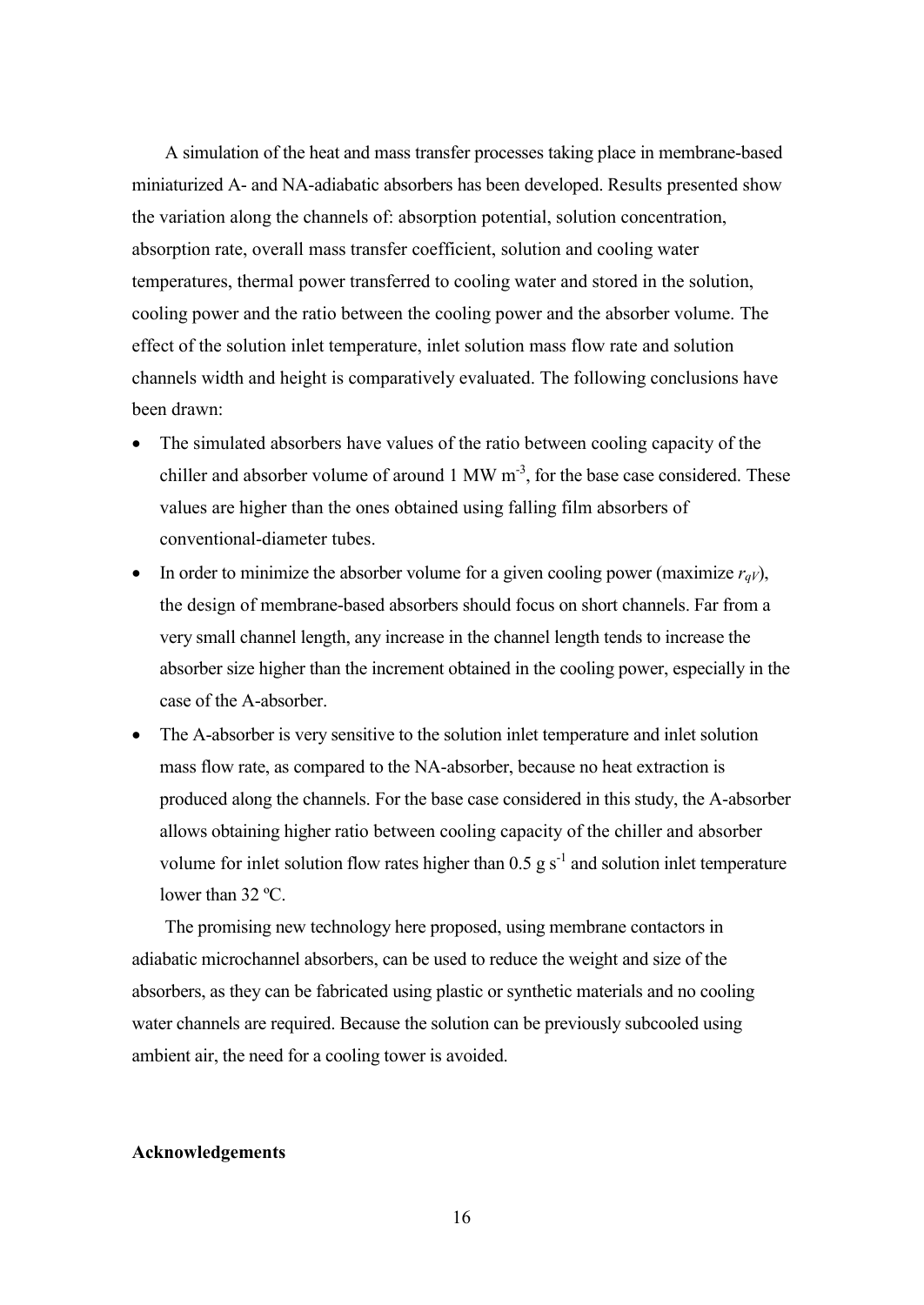The financial support of this study by the Ministerio de Economía y Competitividad of Spain through the research grant ENE2013-43131-R is greatly appreciated.

# **References**

- [1] Ali AHH, Schwerdt P. Characteristics of the membrane utilized in a compact absorber for lithium bromide–water absorption chillers. Proc 9<sup>th</sup> Int IEA Heat Pump Conf, 2008, Switzerland, Paper ID 5.51.
- [2] Ali AHH, Schwerdt P. Characteristics of the membrane utilized in a compact absorber for lithium bromide-water absorption chillers. Int J Refrig 2009;32:1886–96.
- [3] Ali AHH, Schwerdt P. For designing a compact absorber with membrane contactor at liquid-vapor interface: influence of membrane properties on water vapour transfer. ASHRAE Trans 2010;116:398–407.
- [4] Ali AHH. Design of a compact absorber with a hydrophobic membrane contactor at the liquid–vapor interface for lithium bromide–water absorption chillers. Appl Energy 2010;87:1112–21.
- [5] Yu D, Chung J, Moghaddam S. Parametric study of water vapour absorption into a constrained thin film of lithium bromide solution. Int J Heat Mass Transf 2012;55:5687–95.
- [6] Isfahani RN, Moghaddam S. Absorption characteristics of lithium bromide (LiBr) solution constrained by superhydrophobic nanofibrous structures. Int J Heat Mass Transf 2013;63:82–90.
- [7] Isfahani RN, Sampath K, Moghaddam S. Nanofibrous membrane-based absorption refrigeration system. Int J Refrig 2013;36:2297–307.
- [8] Isfahani RN, Bigham S, Mortazavi M, Wei X, Moghaddam S. Impact of micromixing on performance of a membrane-based absorber. Energy 2015;90:997–1004.
- [9] Schwerdt P. Activities in thermal driven cooling at Fraunhofer Umsicht. In: Thermally driven heat pumps for heating and cooling. Ed. Annett Kühn. Universitätsverlag der TU Berlin, 2013:117–26.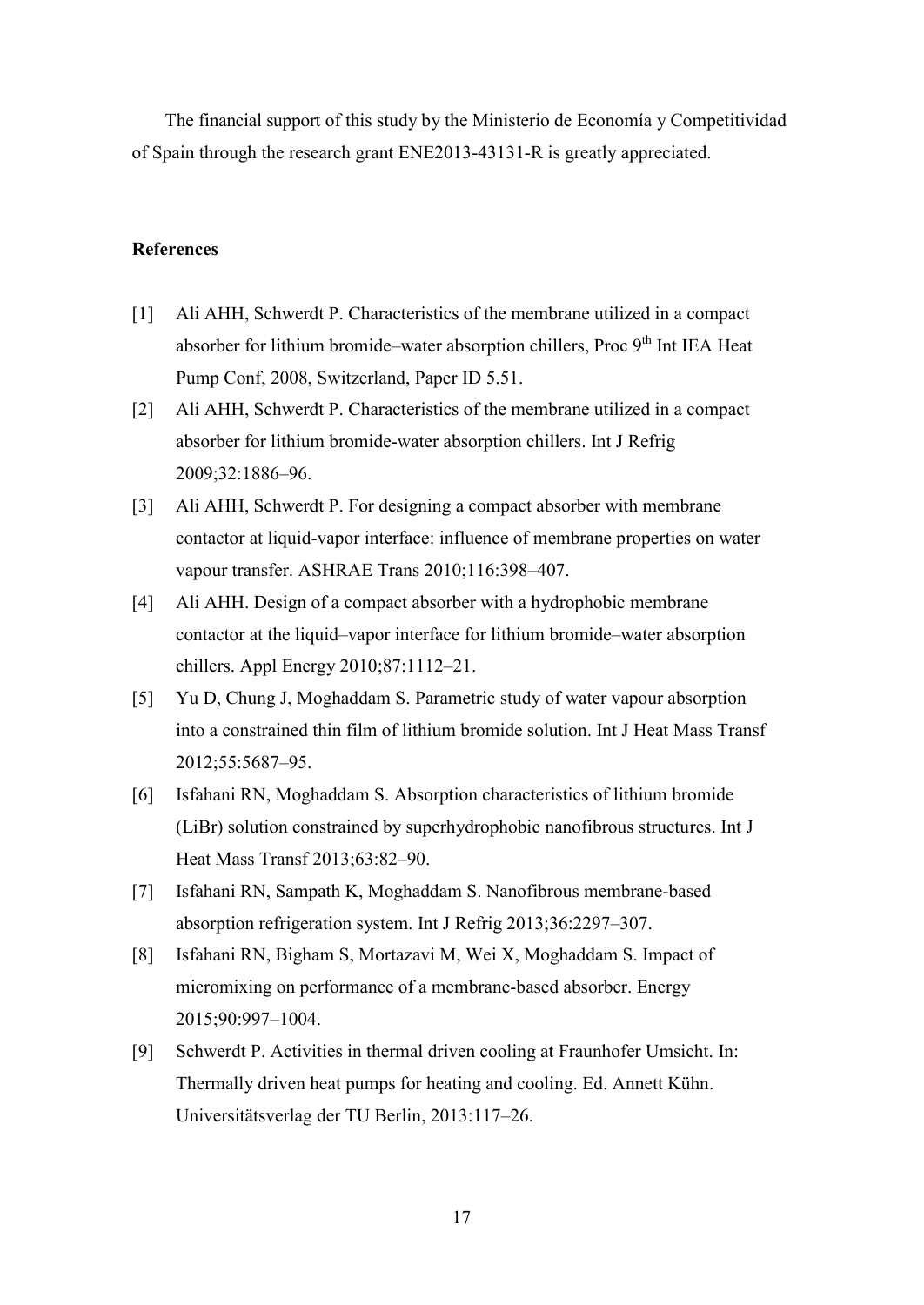- [10] Bigham S, Yu D, Chugh D, Moghaddam S. Moving beyond the limits of mass transport in liquid absorbent microfilms through the implementation of surfaceinduced vortices. Energy 2014;65:621–30.
- [11] Asfand F, Bourouis M. A review of membrane contactors applied in absorption refrigeration systems. [Renew Sust Energ Re](http://admin-apps.webofknowledge.com/JCR/JCR?RQ=RECORD&rank=1&journal=RENEW+SUST+ENERG+REV)v 2015;45:173–91.
- [12] Asfand F, Stiriba Y, Bourouis M. CFD simulation to investigate heat and mass transfer processes in a membrane-based absorber for water-LiBr absorption cooling systems. Energy 2015;91:517–30.
- [13] Venegas M, de Vega M, García-Hernando N, Ruiz-Rivas U. A simple model to predict the performance of H2O-LiBr absorber operating with a microporous membrane. Energy 2016;96:383–93.
- [14] Venegas M, de Vega M, García-Hernando N. Parametric study of operating and design variables on the performance of a membrane-based absorber, Appl Therm Eng 2016;98:409–19.
- [15] Martínez L, Rodríguez-Maroto JM. Characterization of membrane distillation modules and analysis of mass flux enhancement by channel spacers. J Membr Sci 2006;274:123–37.
- [16] Lee P-S, Garimella SV. Thermally developing flow and heat transfer in rectangular microchannels of different aspect ratios. Int J Heat Mass Transf 2006;49:3060–7.
- [17] Shah RK, London AL. Laminar flow forced convection in ducts, In: A source book for compact heat exchanger analytical data. Advances in heat transfer, Suppl. 1. Academic Press, NewYork, 1978.
- [18] Taylor R, Krishna R. Multicomponent mass transfer. John Wiley & Sons, New York, 1993.
- [19] Klein SA. Engineering Equation Solver. Academic Professional, 1992-2016, V10.091-3D, 2016.
- [20] Sperati CA, DuPont de Nemours EI. In: Polymer handbook, J. Brandrup, E.H. Immergut, editors. 3rd ed., John Wiley, New York, 1989.
- [21] Mittermaier M, Schulze P, Ziegler F. A numerical model for combined heat and mass transfer in a laminar liquid falling film with simplified hydrodynamics. Int J Heat Mass Transf 2014;70:990–1002.
- [22] Jeong S, Garimella S. Optimal design of compact horizontal tube LiBr/water absorbers. HVAC&R Research 2005;11:27–44.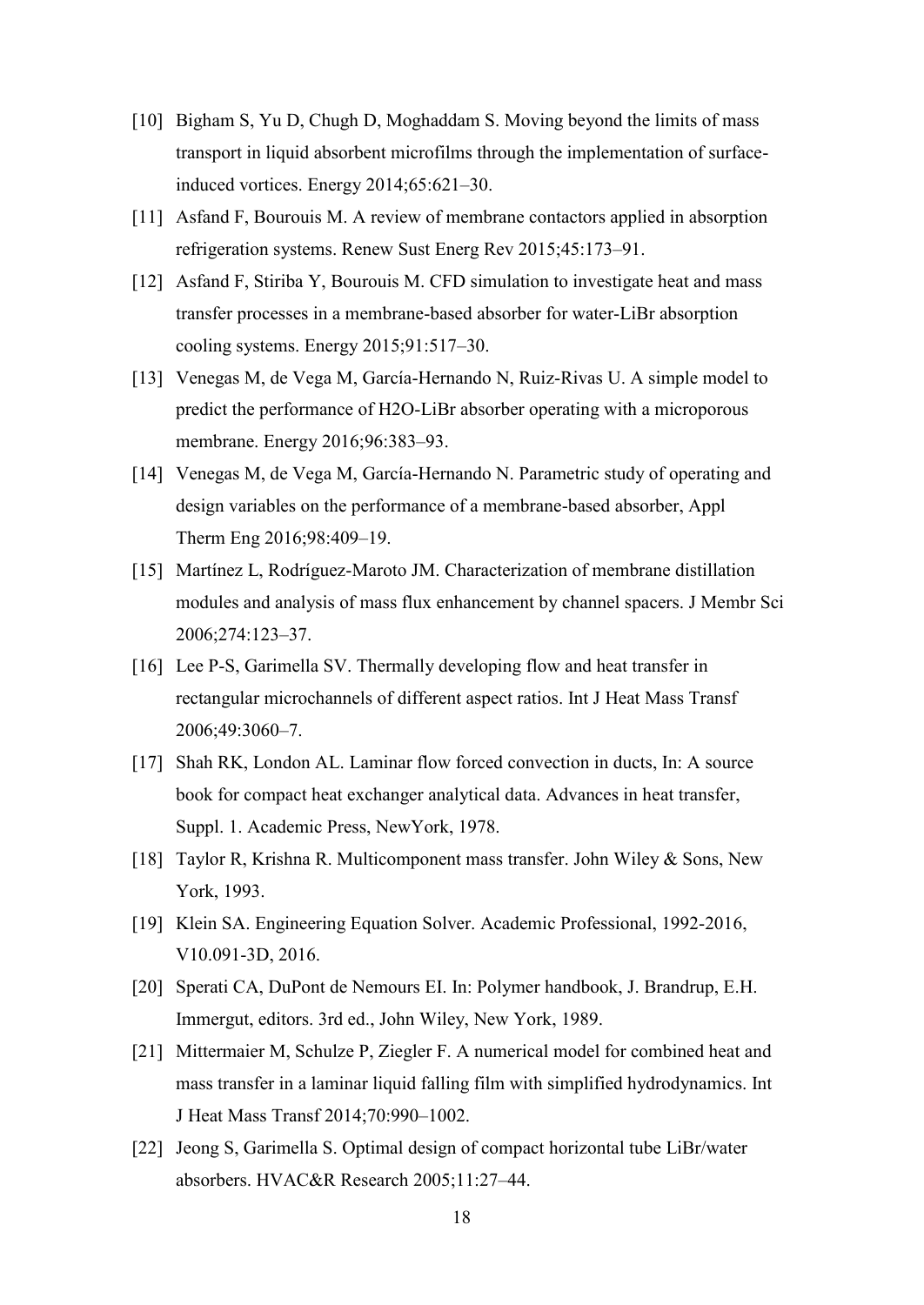

**Fig. 1.** Cross section of the non-adiabatic absorber.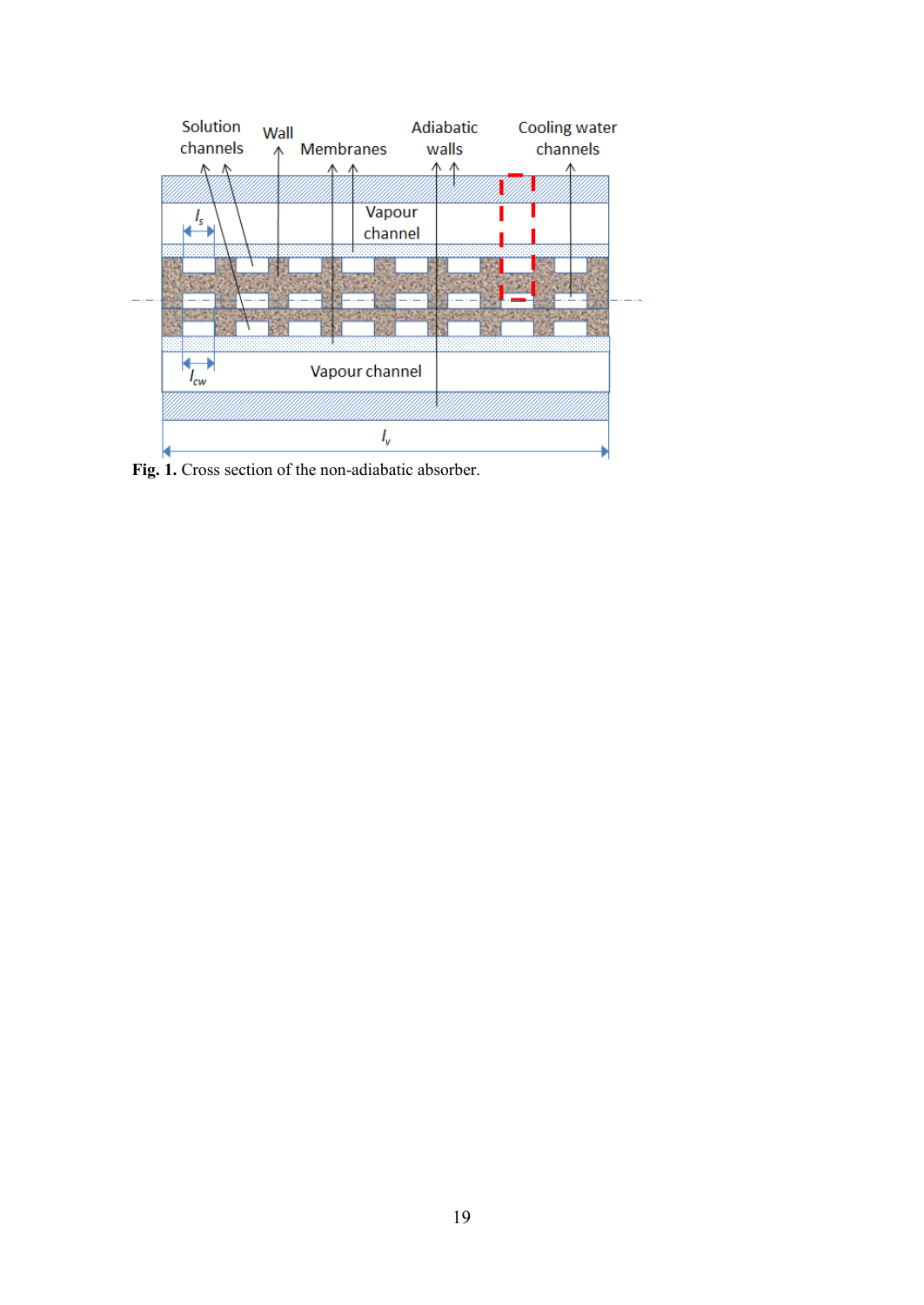

Fig. 2. Cross section of the adiabatic absorber.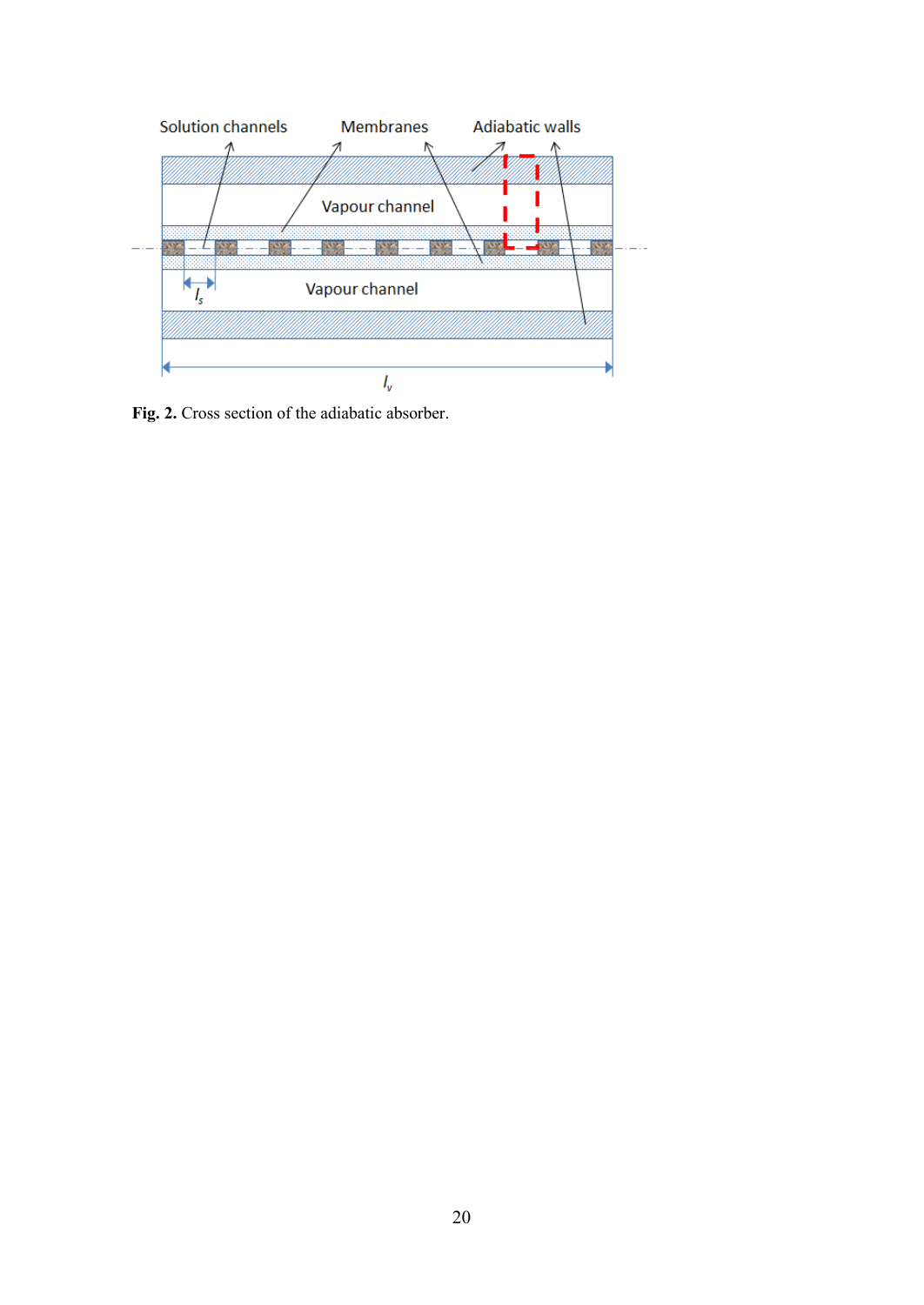

**Fig. 3.** Differential element of the non-adiabatic absorber.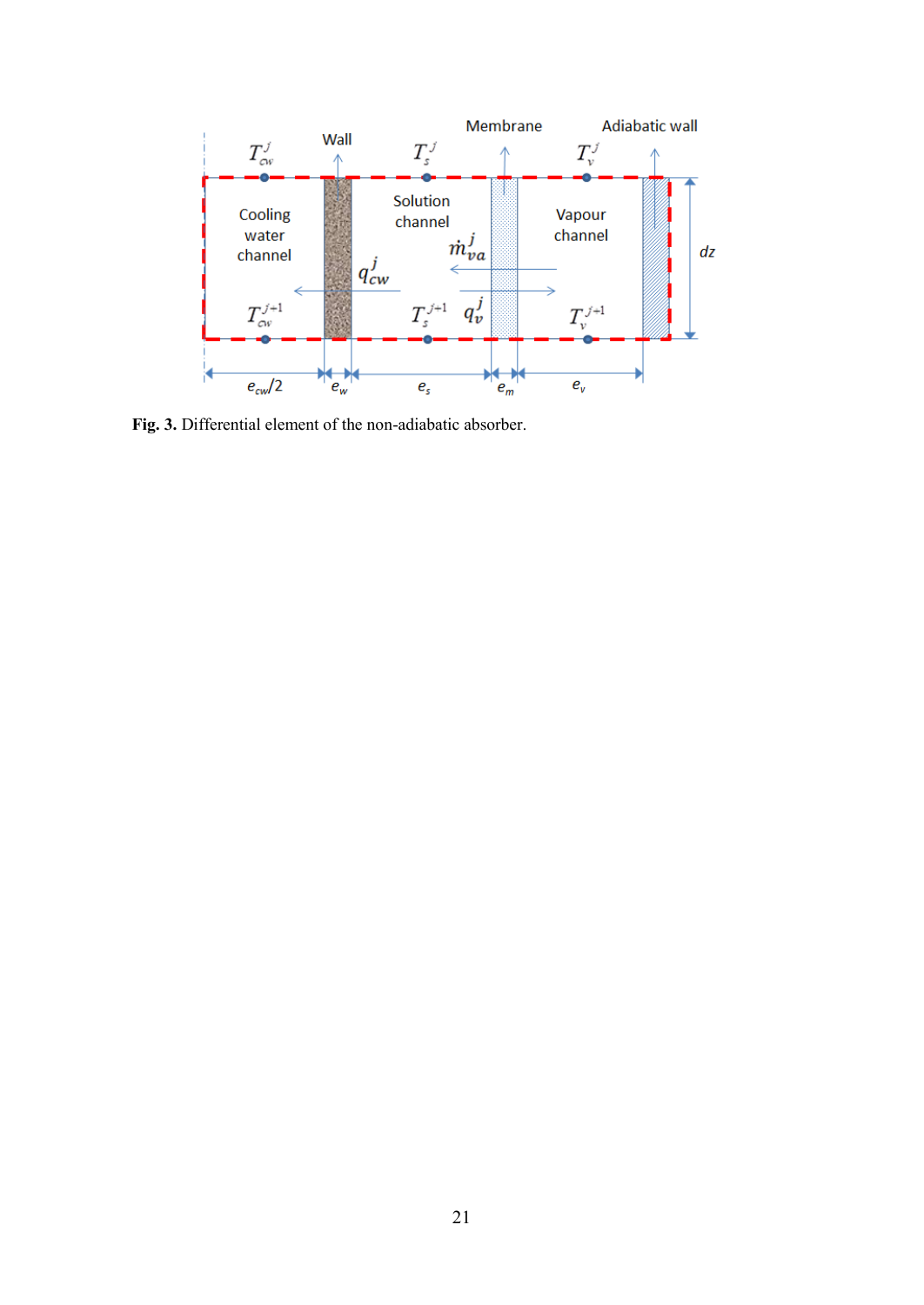

**Fig. 4.** Differential element of the adiabatic absorber.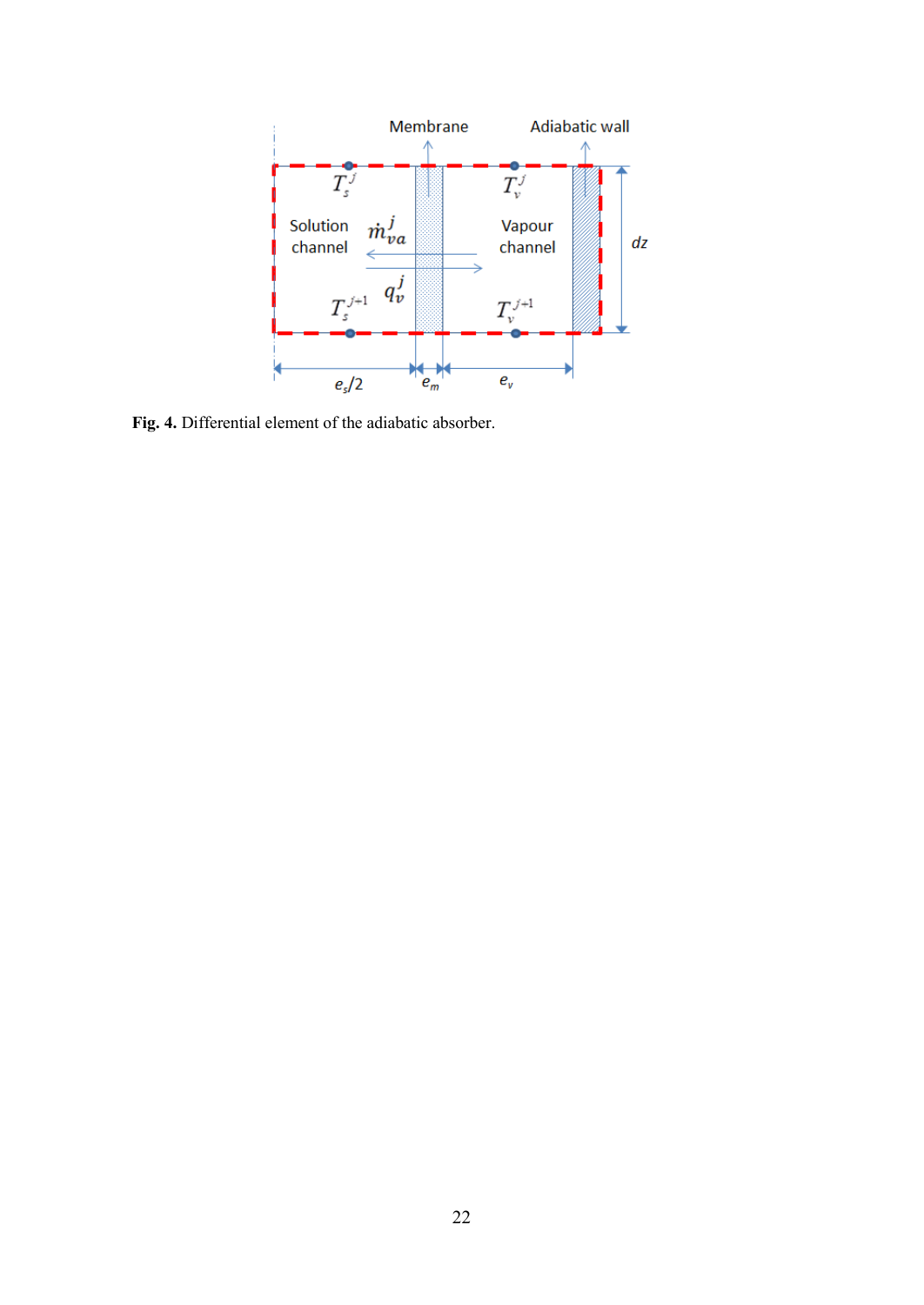

**Fig. 5.** Evolution along the absorption channels of the pressure potential.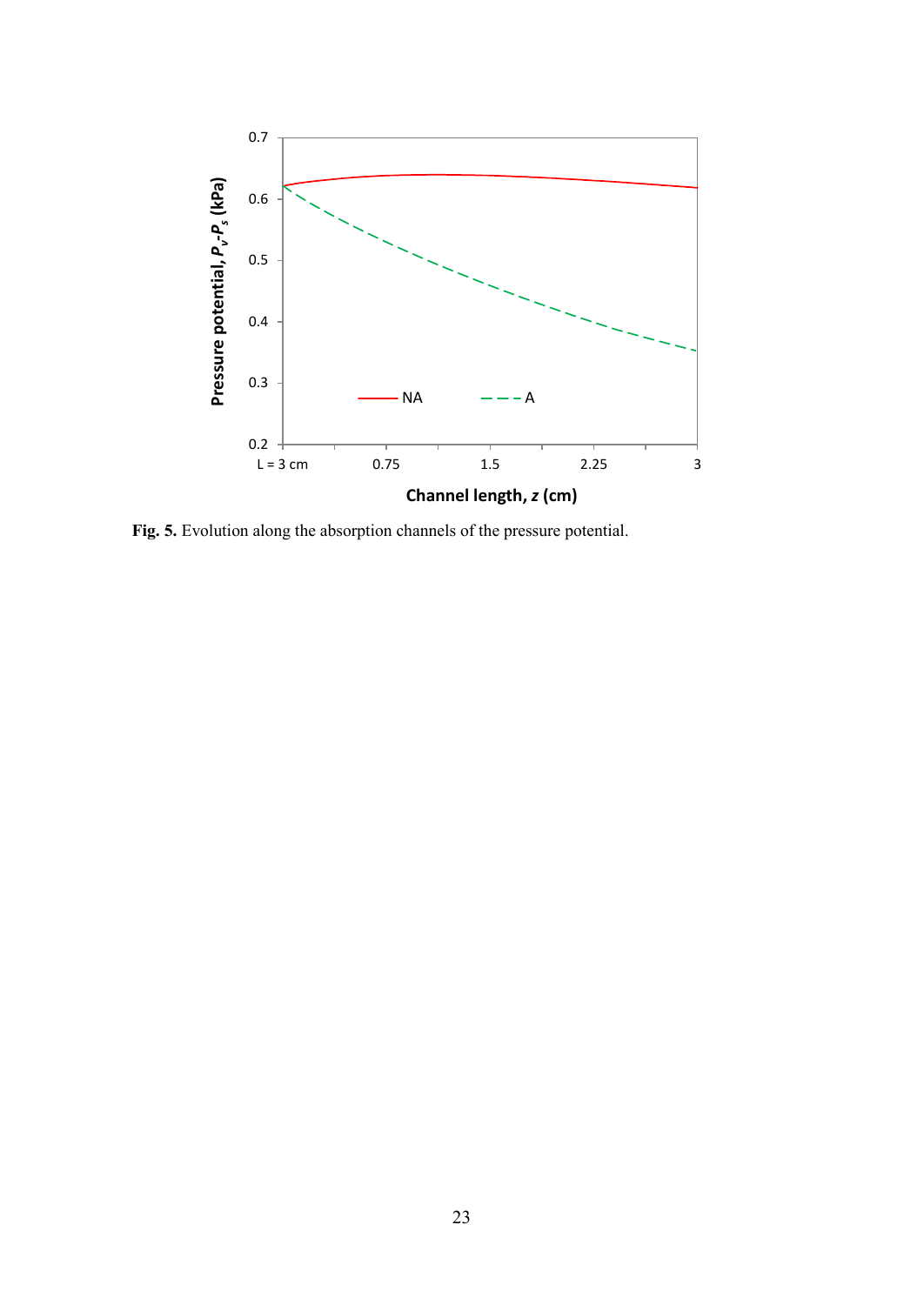

Fig. 6. Evolution along the absorption channels of the absorption rate and overall absorption coefficient.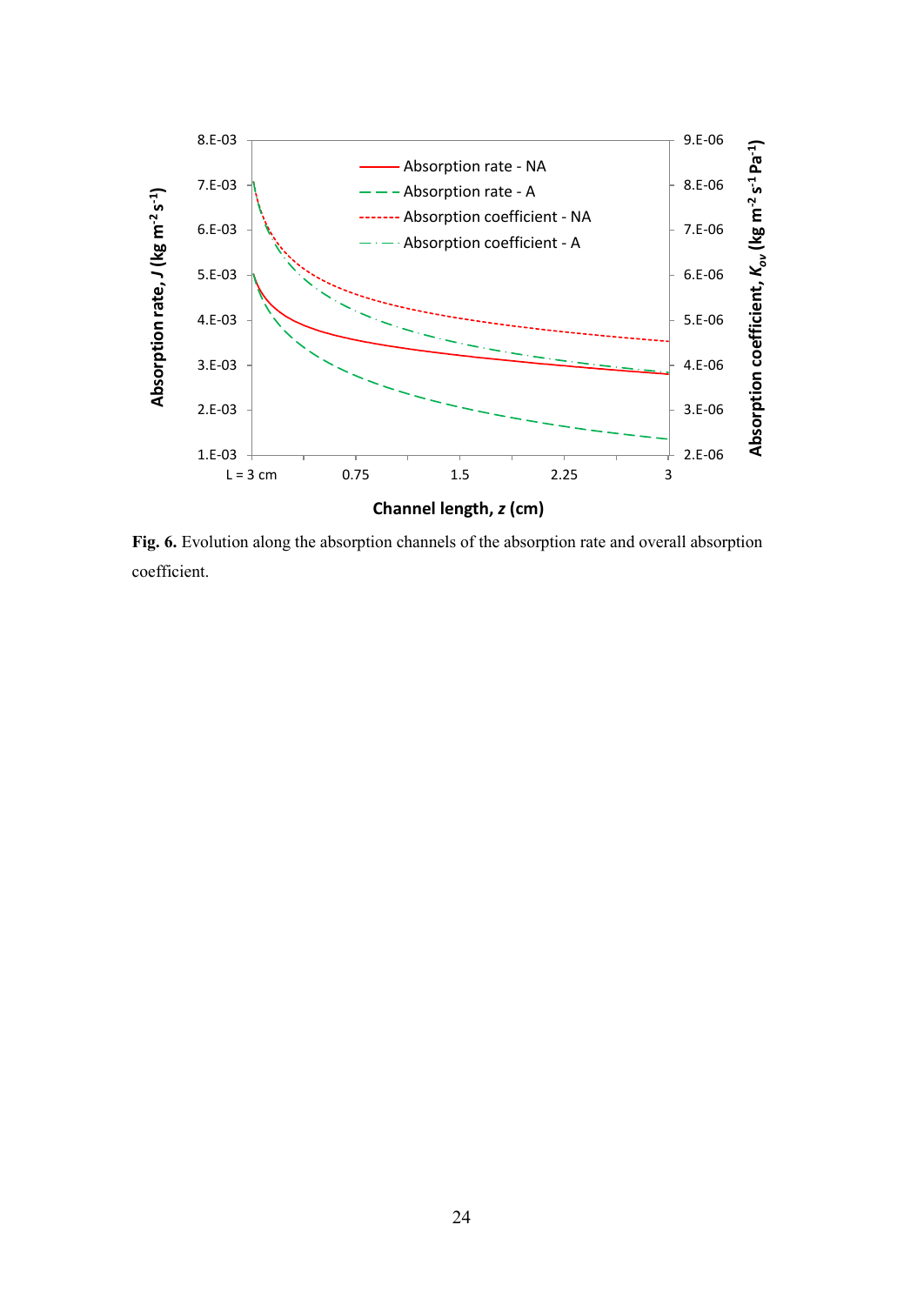

Fig. 7. Evolution along the absorption channels of the solution and cooling water temperatures.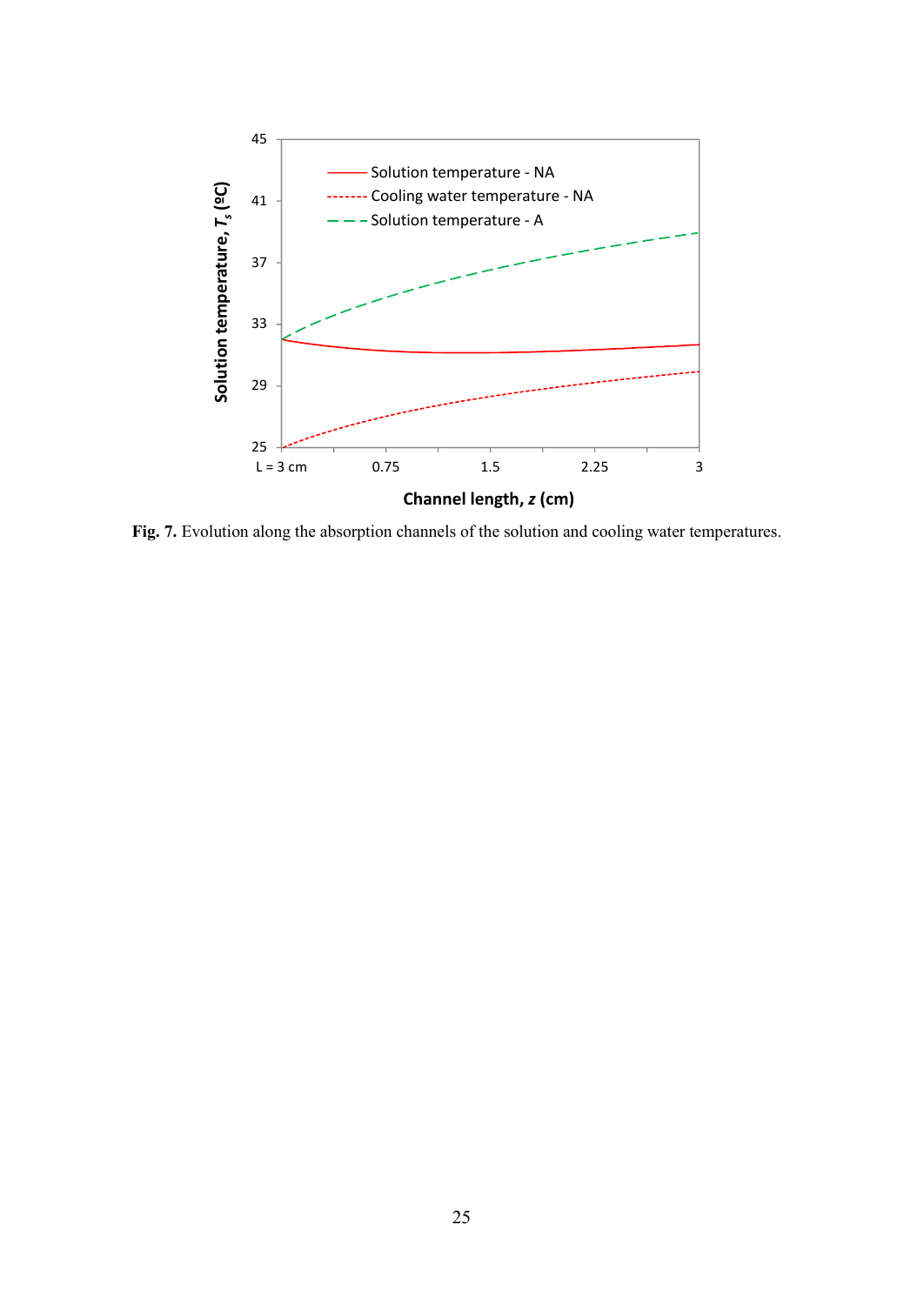

Fig. 8. Evolution along the absorption channels of the thermal power transferred to cooling water and stored in the solution.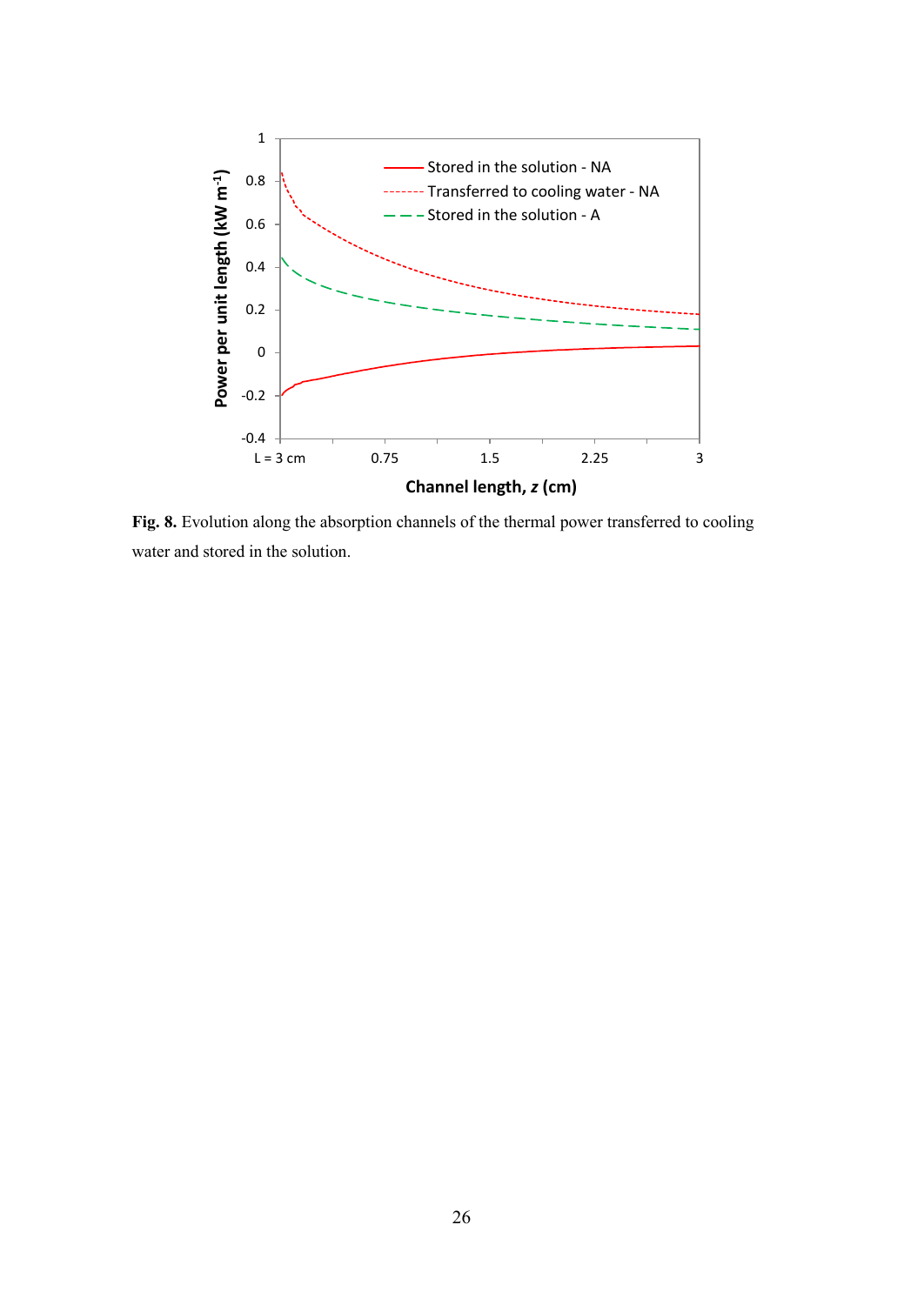

**Fig. 9.** Evolution of the cooling power and the ratio between the cooling power and the absorber volume  $(r_{qV})$  along the absorption channels.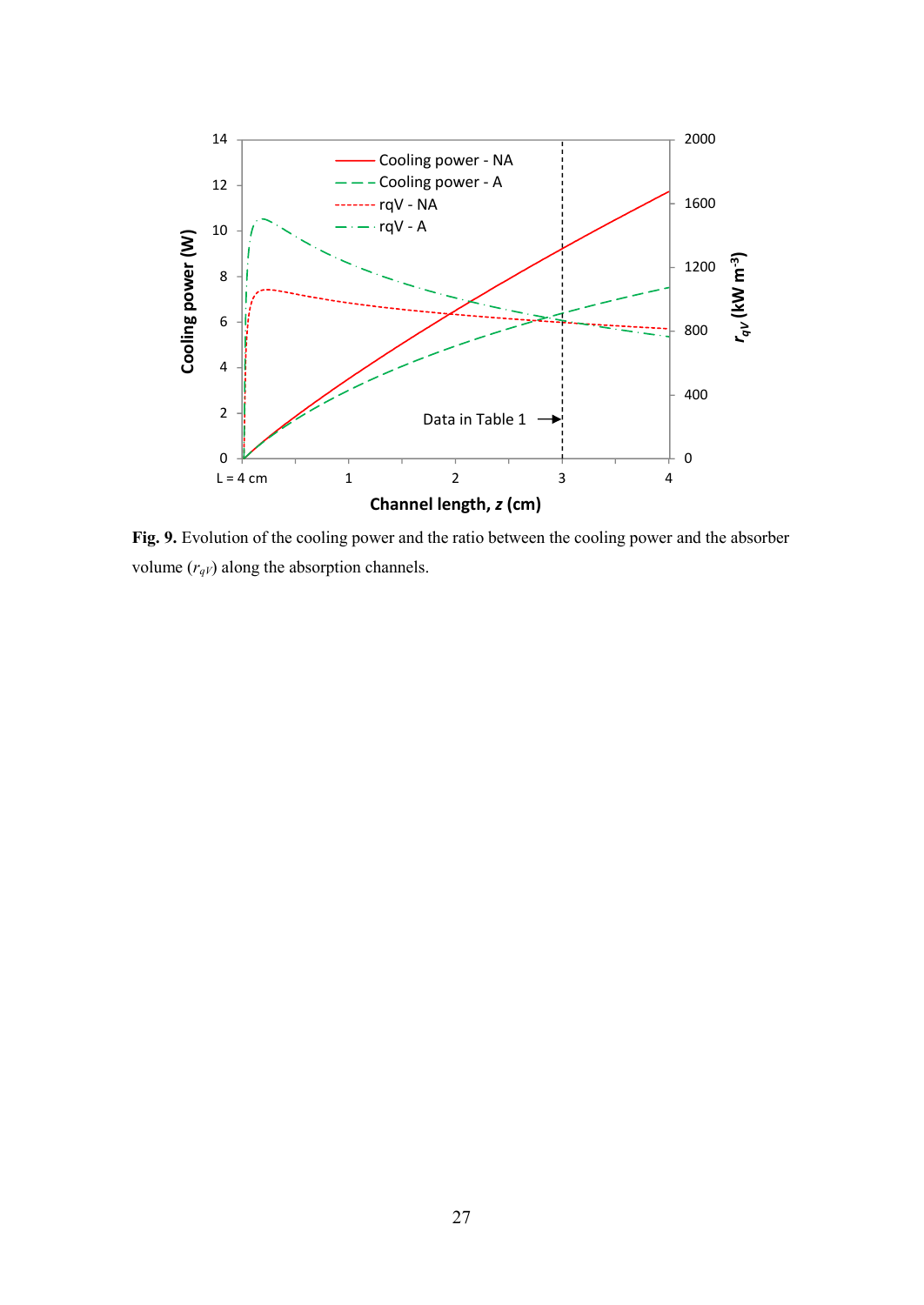

**Fig. 10.**  $r_{qV}$  for different inlet solution mass flow rate  $(m_{s,T})$ .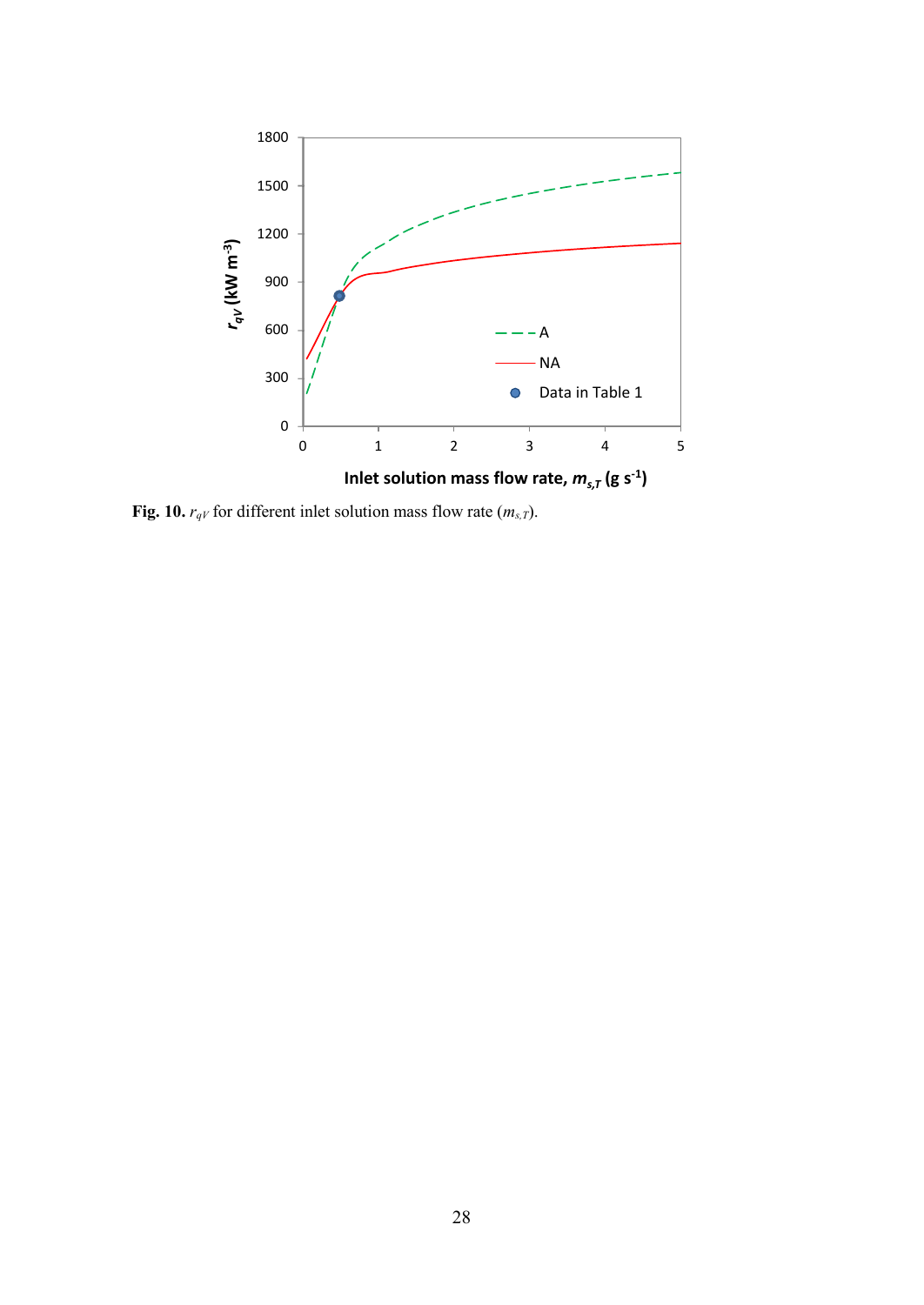

**Fig. 11.**  $r_{qV}$  for different solution inlet temperature  $(T_s)$ .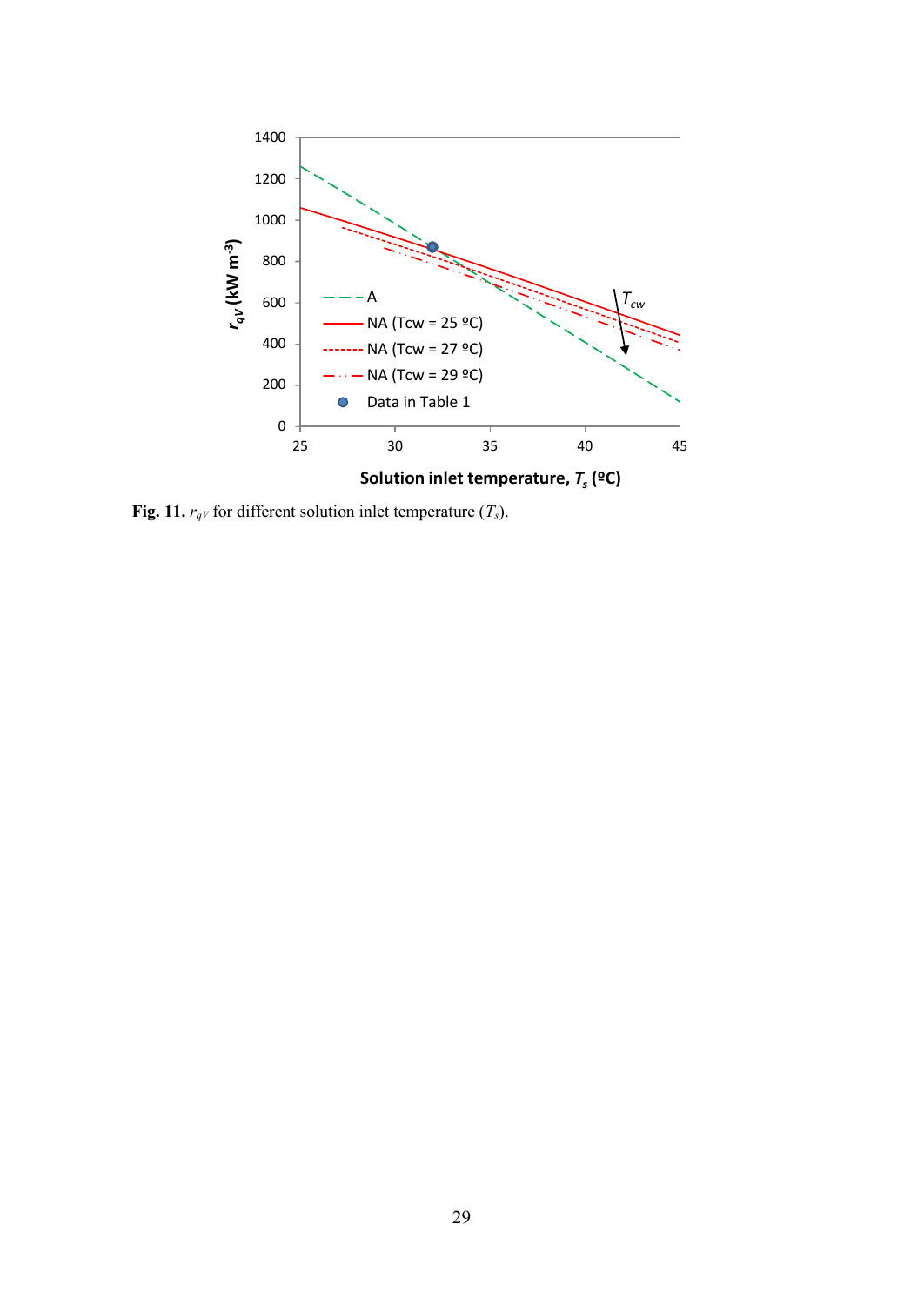

**Fig. 12.**  $r_{qV}$  for different solution channels height ( $e_s$ ).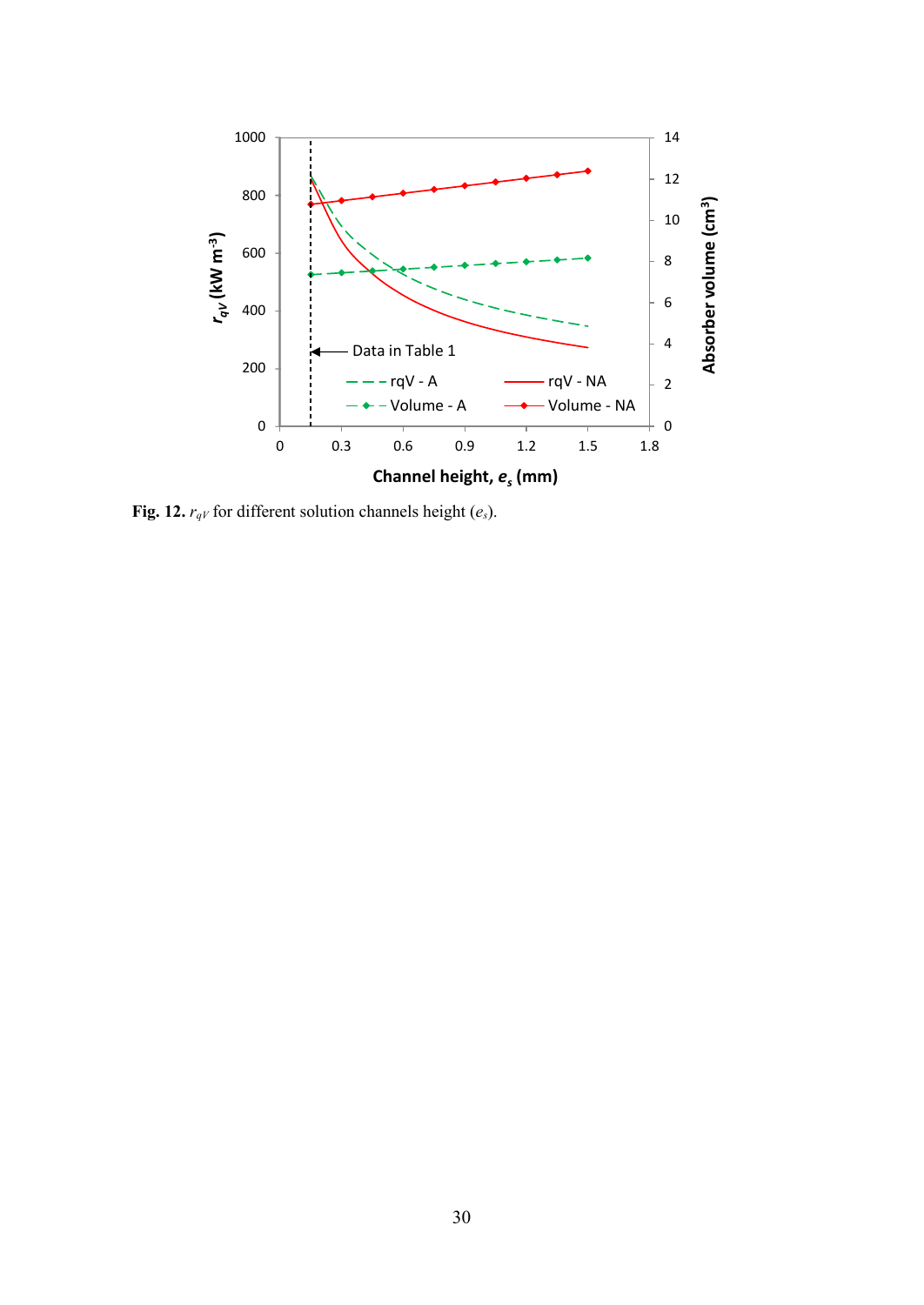

**Fig. 13.**  $r_{qV}$  for different solution channels width  $(l_s)$ .